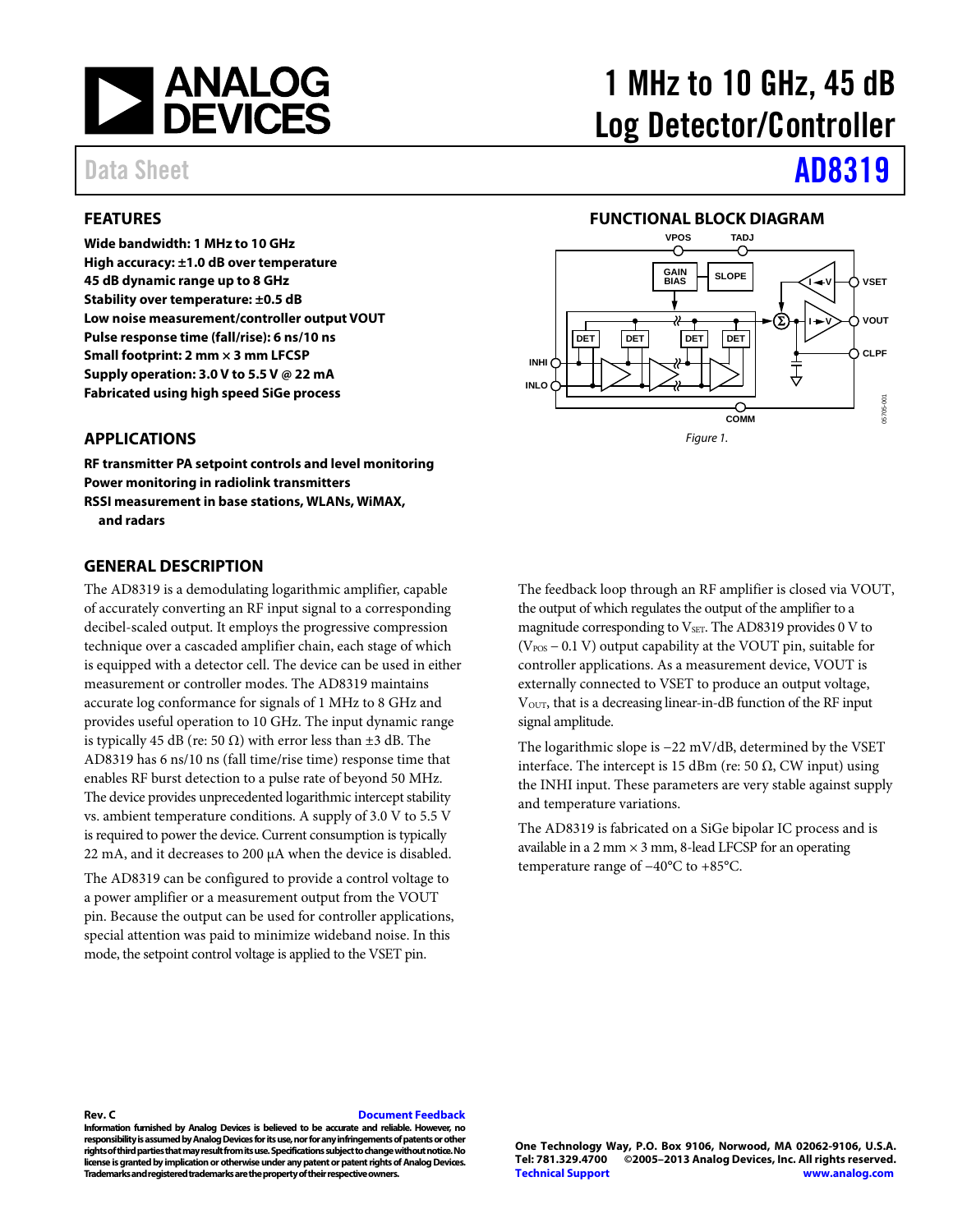## TABLE OF CONTENTS

### <span id="page-1-0"></span>**REVISION HISTORY**

| $3/13$ —Rev. B to Rev. C                                                                                                 |
|--------------------------------------------------------------------------------------------------------------------------|
|                                                                                                                          |
| $4/08$ —Rev. A to Rev. B                                                                                                 |
| Changes to Features Section and General Description Section. 1<br>Changes to Figure 22 and Setpoint Interface Section 11 |
| $3/07$ —Rev. 0 to Rev. A                                                                                                 |
|                                                                                                                          |
|                                                                                                                          |
|                                                                                                                          |
|                                                                                                                          |
|                                                                                                                          |
|                                                                                                                          |
|                                                                                                                          |

Updated Outline Dimensions....................................................... 18

**10/05—Revision 0: Initial Version**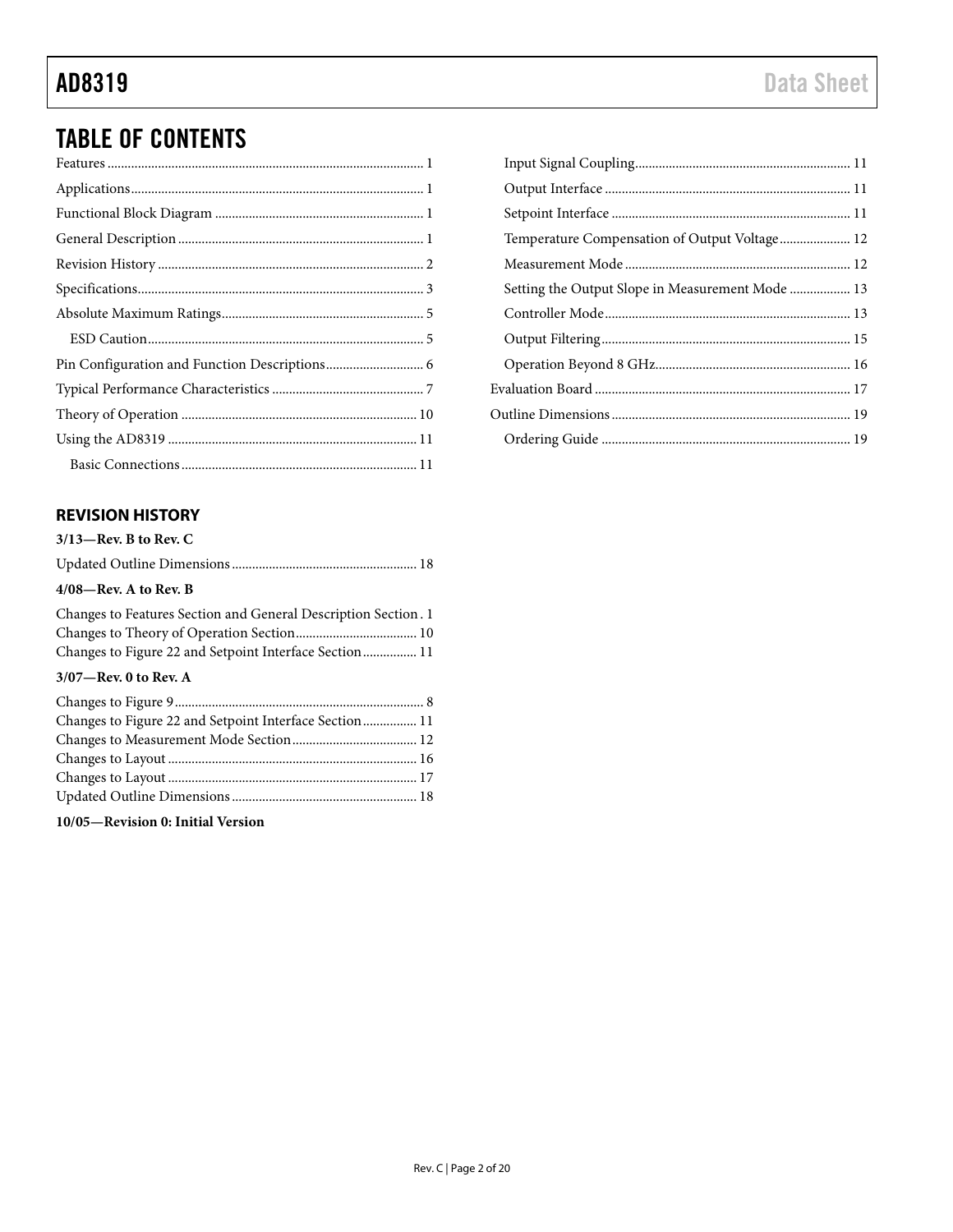## <span id="page-2-0"></span>**SPECIFICATIONS**

 $V_{\rm POS}$  = 3 V, C<sub>LPF</sub> = 1000 pF, T<sub>A</sub> = 25°C, 52.3 Ω termination resistor at INHI, unless otherwise noted.

#### **Table 1.**

| <b>Parameter</b>                 | <b>Conditions</b>                                                | Min   | <b>Typ</b>      | Max     | Unit            |
|----------------------------------|------------------------------------------------------------------|-------|-----------------|---------|-----------------|
| SIGNAL INPUT INTERFACE           | INHI (Pin 1)                                                     |       |                 |         |                 |
| <b>Specified Frequency Range</b> |                                                                  | 0.001 |                 | 10      | GHz             |
| DC Common-Mode Voltage           |                                                                  |       | $V_{POS} - 0.6$ |         | V               |
| MEASUREMENT MODE                 | VOUT (Pin 5) shorted to VSET (Pin 4),<br>sinusoidal input signal |       |                 |         |                 |
| $f = 900$ MHz                    | $R_{TADJ} = 18 k\Omega$                                          |       |                 |         |                 |
| Input Impedance                  |                                                                  |       | 1500  0.33      |         | $\Omega$   pF   |
| ±1 dB Dynamic Range              | $T_A = 25^{\circ}C$                                              |       | 40              |         | dB              |
|                                  | $-40^{\circ}$ C < T <sub>A</sub> < $+85^{\circ}$ C               |       | 40              |         | dB              |
| Maximum Input Level              | $±1$ dB error                                                    |       | $-3$            |         | d <sub>Bm</sub> |
| Minimum Input Level              | $±1$ dB error                                                    |       | $-43$           |         | dBm             |
| Slope <sup>1</sup>               |                                                                  | $-25$ | $-22$           | $-19.5$ | mV/dB           |
| Intercept <sup>1</sup>           |                                                                  | 12    | 15              | 21      | dBm             |
| Output Voltage: High Power In    | $P_{IN} = -10$ dBm                                               |       | 0.57            |         | $\vee$          |
| Output Voltage: Low Power In     | $P_{IN} = -40$ dBm                                               |       | 1.25            |         | v               |
| $f = 1.9$ GHz                    | $R_{TADJ} = 8 k\Omega$                                           |       |                 |         |                 |
| Input Impedance                  |                                                                  |       | 950  0.38       |         | $\Omega$   pF   |
| ±1 dB Dynamic Range              | $T_A = 25^{\circ}C$                                              |       | 40              |         | dB              |
|                                  | $-40^{\circ}$ C < T <sub>A</sub> < $+85^{\circ}$ C               |       | 40              |         | dB              |
| Maximum Input Level              | $±1$ dB error                                                    |       | $-4$            |         | dBm             |
| Minimum Input Level              | $±1$ dB error                                                    |       | $-44$           |         | dBm             |
| Slope <sup>1</sup>               |                                                                  | $-25$ | $-22$           | $-19.5$ | mV/dB           |
| Intercept <sup>1</sup>           |                                                                  | 10    | 13              | 20      | dBm             |
| Output Voltage: High Power In    | $P_{IN} = -10$ dBm                                               |       | 0.53            |         | V               |
| Output Voltage: Low Power In     | $P_{IN} = -35$ dBm                                               |       | 1.19            |         | v               |
| $f = 2.2$ GHz                    | $R_{TADJ} = 8 k\Omega$                                           |       |                 |         |                 |
| Input Impedance                  |                                                                  |       | 810  0.39       |         | $\Omega$   pF   |
| ±1 dB Dynamic Range              | $T_A = 25^{\circ}C$                                              |       | 40              |         | dB              |
|                                  | $-40^{\circ}$ C < T <sub>A</sub> < $+85^{\circ}$ C               |       | 40              |         | dB              |
|                                  | $±1$ dB error                                                    |       | $-5$            |         | dB <sub>m</sub> |
| Maximum Input Level              | $±1$ dB error                                                    |       | $-45$           |         | dBm             |
| Minimum Input Level              |                                                                  |       |                 |         | mV/dB           |
| Slope <sup>1</sup>               |                                                                  |       | $-22$           |         |                 |
| Intercept <sup>1</sup>           |                                                                  |       | 13              |         | dBm             |
| Output Voltage: High Power In    | $P_{IN} = -10$ dBm                                               |       | 0.5             |         | v               |
| Output Voltage: Low Power In     | $P_{IN} = -35$ dBm                                               |       | 1.18            |         | V               |
| $f = 3.6$ GHz                    | $R_{\text{TADJ}}=8\;k\Omega$                                     |       |                 |         |                 |
| Input Impedance                  |                                                                  |       | 300  0.33       |         | $\Omega$   pF   |
| ±1 dB Dynamic Range              | $T_A = 25^{\circ}C$                                              |       | 40              |         | dB              |
|                                  | $-40^{\circ}$ C < T <sub>A</sub> < $+85^{\circ}$ C               |       | 36              |         | dB              |
| Maximum Input Level              | $±1$ dB error                                                    |       | $-6$            |         | dBm             |
| Minimum Input Level              | $±1$ dB error                                                    |       | $-46$           |         | dBm             |
| Slope <sup>1</sup>               |                                                                  |       | $-22$           |         | mV/dB           |
| Intercept <sup>1</sup>           |                                                                  |       | $10\,$          |         | dBm             |
| Output Voltage: High Power In    | $P_{IN} = -10$ dBm                                               |       | 0.46            |         | V               |
| Output Voltage: Low Power In     | $P_{IN} = -40$ dBm                                               |       | 1.14            |         | V               |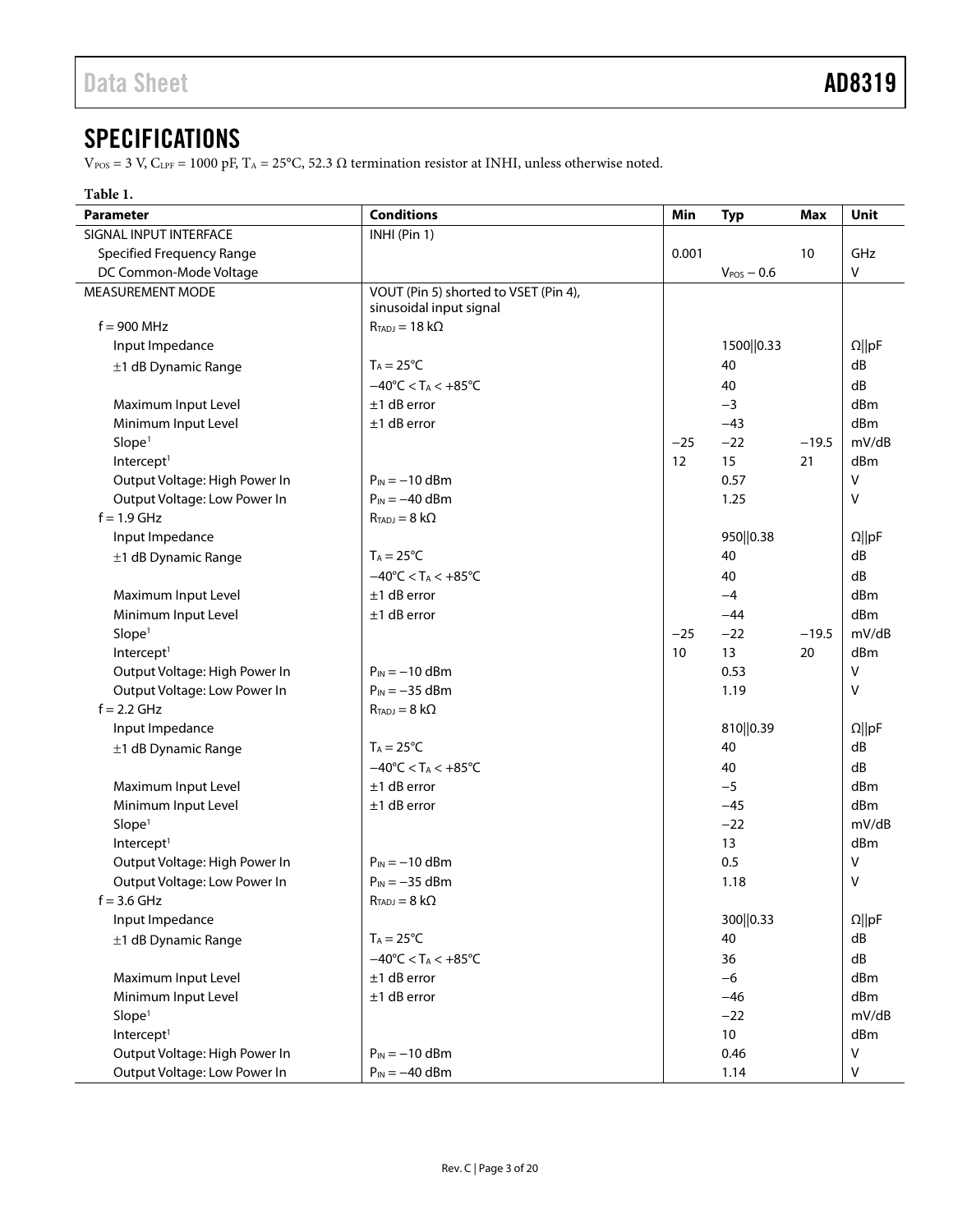<span id="page-3-0"></span>

| Parameter                               | <b>Conditions</b>                                                     | Min | <b>Typ</b>        | Max | <b>Unit</b>            |
|-----------------------------------------|-----------------------------------------------------------------------|-----|-------------------|-----|------------------------|
| $f = 5.8$ GHz                           | $R_{TADJ} = 500 \Omega$                                               |     |                   |     |                        |
| Input Impedance                         |                                                                       |     | 110  0.05         |     | $\Omega$   pF          |
| ±1 dB Dynamic Range                     | $T_A = 25^{\circ}C$                                                   |     | 40                |     | dB                     |
|                                         | $-40^{\circ}$ C < T <sub>A</sub> < $+85^{\circ}$ C                    |     | 40                |     | dB                     |
| Maximum Input Level                     | $±1$ dB error                                                         |     | $-3$              |     | dBm                    |
| Minimum Input Level                     | $±1$ dB error                                                         |     | $-43$             |     | dBm                    |
| Slope <sup>1</sup>                      |                                                                       |     | $-22$             |     | mV/dB                  |
| Intercept <sup>1</sup>                  |                                                                       |     | 15                |     | dBm                    |
| Output Voltage: High Power In           | $P_{IN} = -10$ dBm                                                    |     | 0.57              |     | v                      |
| Output Voltage: Low Power In            | $P_{IN} = -40$ dBm                                                    |     | 1.25              |     | v                      |
| $f = 8.0$ GHz                           | $R_{TADJ} = open$                                                     |     |                   |     |                        |
| Input Impedance                         |                                                                       |     | 28  0.79          |     | $\Omega$   pF          |
| ±1 dB Dynamic Range                     | $T_A = 25^{\circ}C$                                                   |     | 40                |     | dB                     |
|                                         | $-40^{\circ}$ C < T <sub>A</sub> < $+85^{\circ}$ C                    |     | 31                |     | dB                     |
| Maximum Input Level                     | $±1$ dB error                                                         |     | $-1$              |     | dBm                    |
| Minimum Input Level                     | $±1$ dB error                                                         |     | $-41$             |     | dBm                    |
| Slope <sup>2</sup>                      |                                                                       |     | $-22$             |     | mV/dB                  |
| Intercept <sup>2</sup>                  |                                                                       |     | 20                |     | dBm                    |
| Output Voltage: High Power In           | $P_{IN} = -10$ dBm                                                    |     | 0.67              |     | V                      |
| Output Voltage: Low Power In            | $P_{IN} = -40$ dBm                                                    |     | 1.34              |     | V                      |
| <b>OUTPUT INTERFACE</b>                 | VOUT (Pin 5)                                                          |     |                   |     |                        |
| <b>Voltage Swing</b>                    | $V_{\text{SET}} = 0 V$ ; RFIN = open                                  |     | $V_{POS}$ $-$ 0.1 |     | v                      |
|                                         | $V_{SET} = 1.5 V$ ; RFIN = open                                       |     | 10                |     | mV                     |
| <b>Output Current Drive</b>             | $V_{\text{SET}} = 0 V$ ; RFIN = open                                  |     | 10                |     | mA                     |
| Small Signal Bandwidth                  | RFIN = -10 dBm; from CLPF to VOUT                                     |     | 140               |     | MHz                    |
| <b>Output Noise</b>                     | $RFIN = 2.2 GHz, -10 dBm, f_{NOISE} = 100 kHz,$                       |     | 90                |     | $nV/\sqrt{Hz}$         |
|                                         | $C_{LPF} = open$                                                      |     |                   |     |                        |
| <b>Fall Time</b>                        | Input level = no signal to $-10$ dBm, 90% to 10%;<br>$C_{LPF} = 8 pF$ |     | 18                |     | ns                     |
|                                         | Input level = no signal to $-10$ dBm, 90% to 10%;                     |     | 6                 |     | ns                     |
|                                         | $C_{LPF}$ = open; $R_{OUT}$ = 150 $\Omega$                            |     |                   |     |                        |
| <b>Rise Time</b>                        | Input level $=$ -10 dBm to no signal, 10% to 90%;<br>$C_{LPF} = 8pF$  |     | 20                |     | ns                     |
|                                         | Input level $= -10$ dBm to no signal, 10% to 90%;                     |     | 10                |     | ns                     |
|                                         | $C_{LPF}$ = open; $R_{OUT}$ = 150 $\Omega$                            |     |                   |     | MHz                    |
| Video Bandwidth (or Envelope Bandwidth) |                                                                       |     | 50                |     |                        |
| <b>VSET INTERFACE</b>                   | VSET (Pin 4)                                                          |     |                   |     |                        |
| Nominal Input Range                     | RFIN = 0 dBm; measurement mode                                        |     | 0.35              |     | v                      |
|                                         | $RFIN = -40$ dBm; measurement mode                                    |     | 1.23              |     | v                      |
| Logarithmic Scale Factor                |                                                                       |     | $-45$             |     | dB/V                   |
| Input Resistance                        | $RFIN = -20$ dBm; controller mode; $V_{SET} = 1 V$                    |     | 40                |     | kΩ                     |
| <b>TADJ INTERFACE</b>                   | TADJ (Pin 6)                                                          |     |                   |     |                        |
| Input Resistance                        | TADJ = $0.9$ V, sourcing 50 $\mu$ A                                   |     | 40                |     | $k\Omega$              |
| Disable Threshold Voltage               | $TADJ = open$                                                         |     | $V_{POS} - 0.4$   |     | V                      |
| POWER INTERFACE                         | VPOS (Pin 7)                                                          |     |                   |     |                        |
| Supply Voltage                          |                                                                       | 3.0 |                   | 5.5 | V                      |
| Quiescent Current                       |                                                                       | 18  | 22                | 30  | mA                     |
| vs. Temperature                         | $-40^{\circ}C \leq T_A \leq +85^{\circ}C$                             |     | 60                |     | $\mu A$ <sup>o</sup> C |
| <b>Disable Current</b>                  | $TADJ = VPOS$                                                         |     | 200               |     |                        |
|                                         |                                                                       |     |                   |     | μA                     |

<sup>1</sup> Slope and intercept are determined by calculating the best fit line between the power levels of −40 dBm and −10 dBm at the specified input frequency.

<sup>2</sup> Slope and intercept are determined by calculating the best fit line between the power levels of −34 dBm and −16 dBm at 8.0 GHz.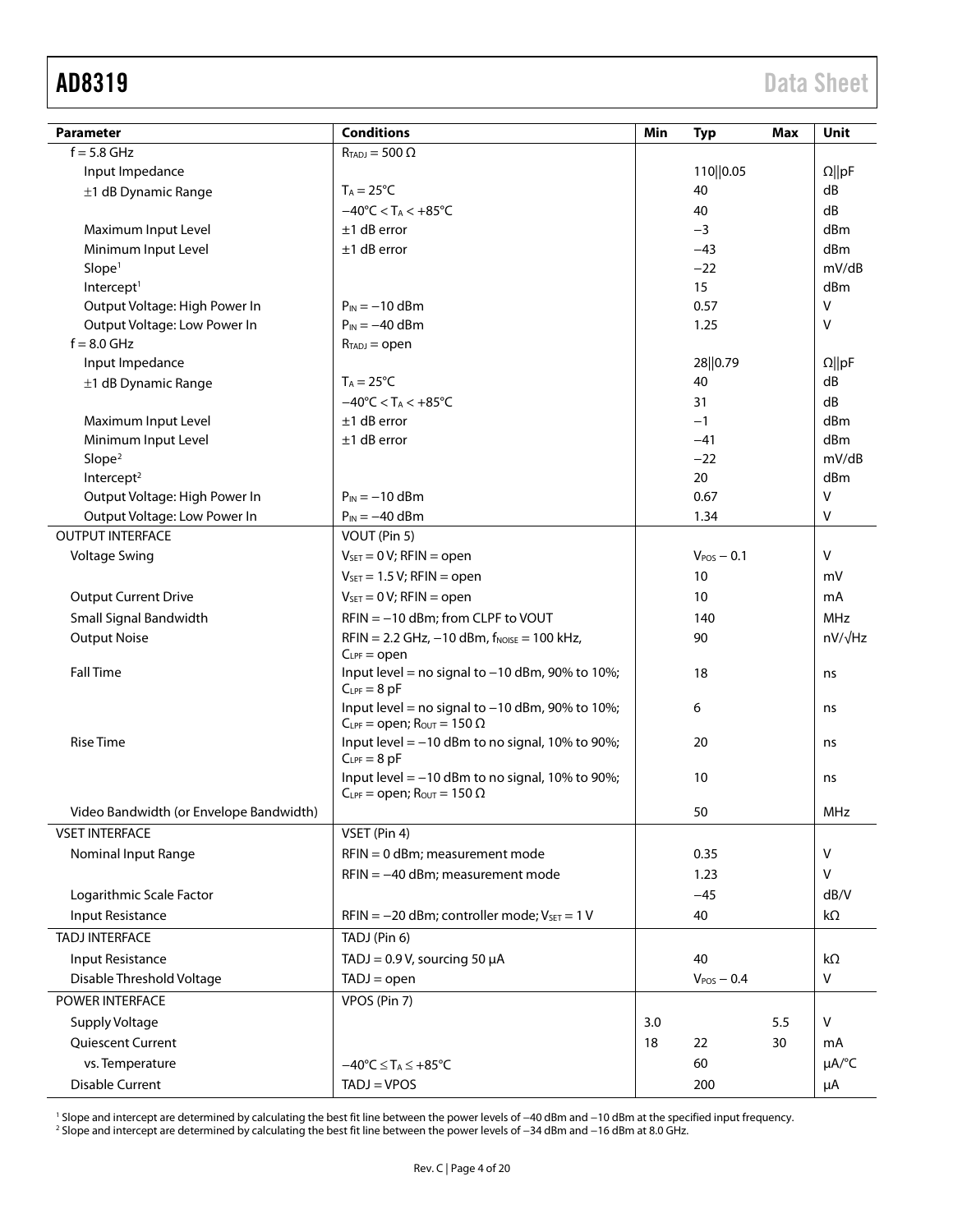## <span id="page-4-0"></span>ABSOLUTE MAXIMUM RATINGS

#### **Table 2.**

| <b>Parameter</b>                             | Rating                               |
|----------------------------------------------|--------------------------------------|
| Supply Voltage: V <sub>POS</sub>             | 5.7V                                 |
| V <sub>SET</sub> Voltage                     | $0$ to $V_{POS}$                     |
| Input Power (Single-Ended, re: 50 $\Omega$ ) | 12 dBm                               |
| <b>Internal Power Dissipation</b>            | 0.73W                                |
| $\theta_{IA}$                                | $55^{\circ}$ C/W                     |
| <b>Maximum Junction Temperature</b>          | $125^{\circ}$ C                      |
| <b>Operating Temperature Range</b>           | $-40^{\circ}$ C to $+85^{\circ}$ C   |
| Storage Temperature Range                    | $-65^{\circ}$ C to +150 $^{\circ}$ C |
| Lead Temperature (Soldering, 60 sec)         | $260^{\circ}$ C                      |

Stresses above those listed under Absolute Maximum Ratings may cause permanent damage to the device. This is a stress rating only; functional operation of the device at these or any other conditions above those indicated in the operational section of this specification is not implied. Exposure to absolute maximum rating conditions for extended periods may affect device reliability.

### <span id="page-4-1"></span>**ESD CAUTION**



ESD (electrostatic discharge) sensitive device. Charged devices and circuit boards can discharge without detection. Although this product features patented or proprietary protection circuitry, damage may occur on devices subjected to high energy ESD.<br>Therefore, proper ESD precautions should be taken to avoid performance degradation or loss of functionality.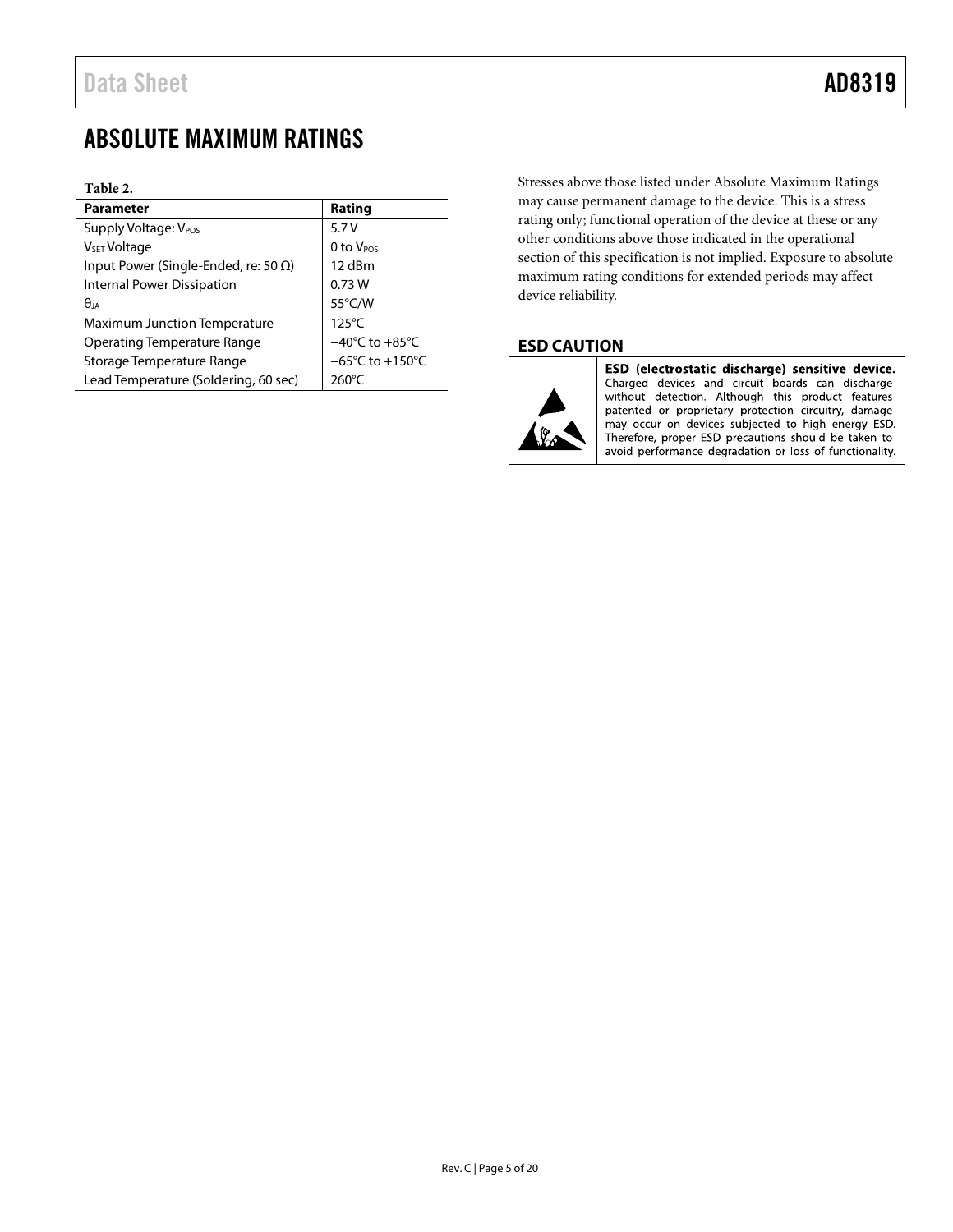## <span id="page-5-0"></span>PIN CONFIGURATION AND FUNCTION DESCRIPTIONS



#### **Table 3. Pin Function Descriptions**

| Pin No. | Mnemonic    | <b>Description</b>                                                                                                                                                                                                                                                                          |
|---------|-------------|---------------------------------------------------------------------------------------------------------------------------------------------------------------------------------------------------------------------------------------------------------------------------------------------|
|         | <b>INHI</b> | RF Input. Nominal input range of $-50$ dBm to 0 dBm, re: 50 $\Omega$ ; ac-coupled RF input.                                                                                                                                                                                                 |
|         | <b>COMM</b> | Device Common. Connect this pin to a low impedance ground plane.                                                                                                                                                                                                                            |
| 3       | <b>CLPF</b> | Loop Filter Capacitor. In measurement mode, this capacitor sets the pulse response time and video bandwidth.<br>In controller mode, the capacitance on this node sets the response time of the error amplifier/integrator.                                                                  |
| 4       | <b>VSET</b> | Setpoint Control Input for Controller Mode or Feedback Input for Measurement Mode.                                                                                                                                                                                                          |
| 5       | <b>VOUT</b> | Measurement and Controller Output. In measurement mode, VOUT provides a decreasing linear-in-dB<br>representation of the RF input signal amplitude. In controller mode, VOUT is used to control the gain of a VGA or<br>VVA with a positive gain sense (increasing voltage increases gain). |
| 6       | <b>TADJ</b> | Temperature Compensation Adjustment. Frequency dependent temperature compensation is set by connecting<br>a ground referenced resistor to this pin.                                                                                                                                         |
|         | <b>VPOS</b> | Positive Supply Voltage, 3.0 V to 5.5 V.                                                                                                                                                                                                                                                    |
| 8       | <b>INLO</b> | RF Common for INHI. AC-coupled RF common.                                                                                                                                                                                                                                                   |
|         | EPAD        | The pad is internally connected to COMM; solder to a low impedance ground plane.                                                                                                                                                                                                            |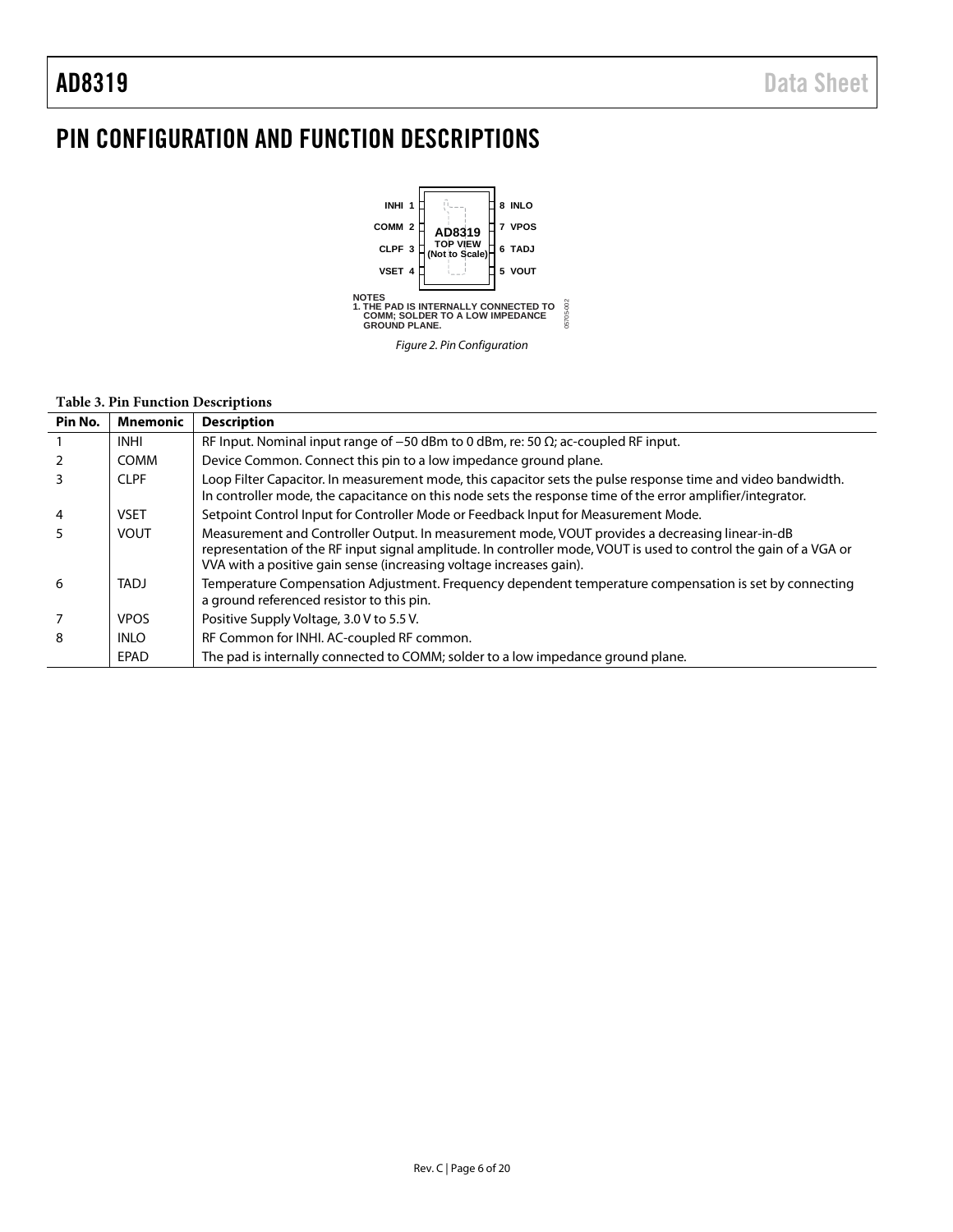## <span id="page-6-0"></span>TYPICAL PERFORMANCE CHARACTERISTICS

V<sub>POS</sub> = 3 V; T = 25°C, -40°C, +85°C; C<sub>LPF</sub> = 1000 pF; unless otherwise noted. Black: 25°C; Blue: -40°C; Red: +85°C. Error is calculated by using the best fit line between  $P_{IN} = -40$  dBm and  $P_{IN} = -10$  dBm at the specified input frequency, unless otherwise noted.







*Figure 6. Vout and Log Conformance Error vs. Input Amplitude at 3.6 GHz, RTADJ = 8 kΩ*



*Figure 7. VOUT and Log Conformance Error vs. Input Amplitude at 5.8 GHz, RTADJ = 500 Ω*



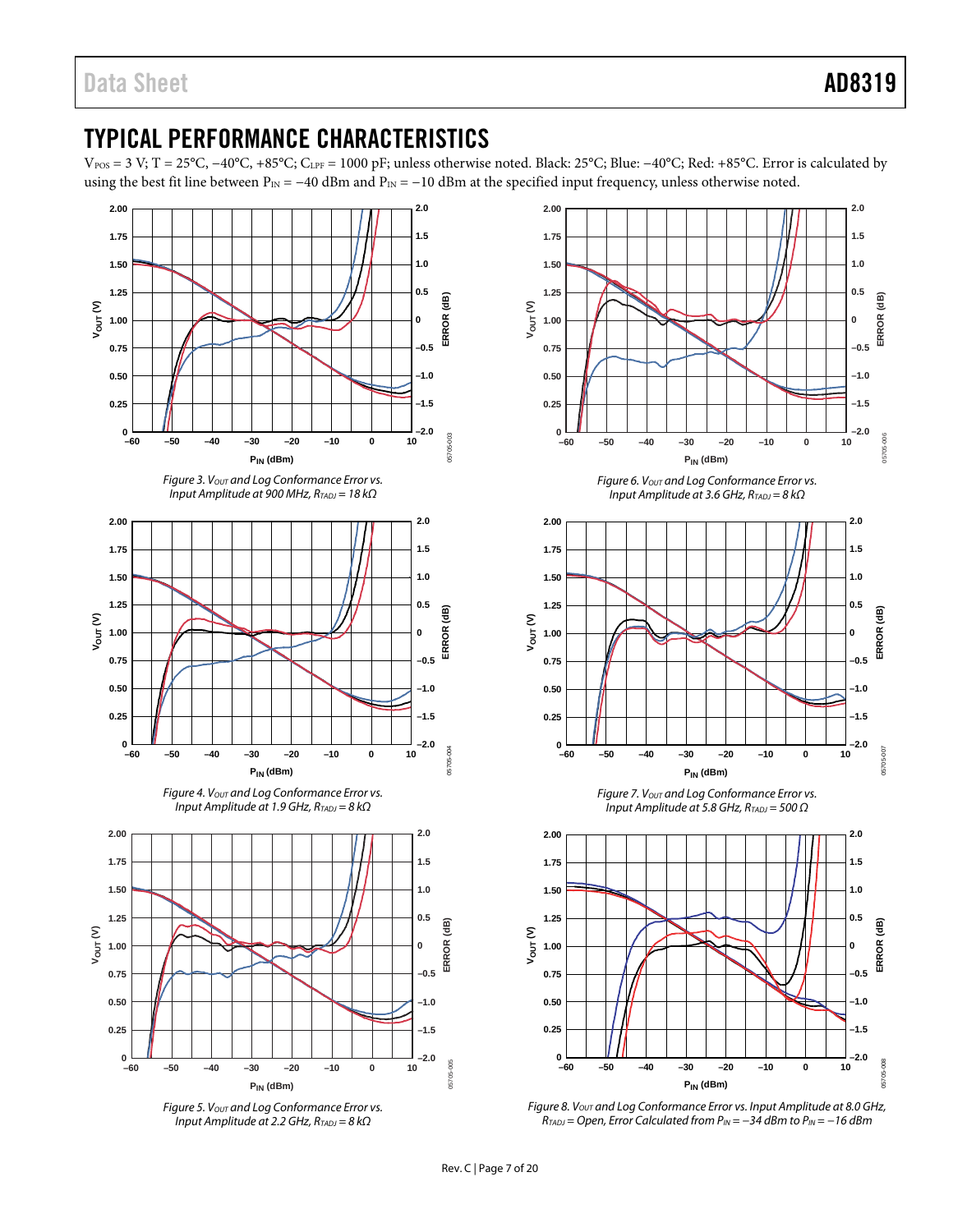

*Figure 9. VOUT and Log Conformance Error vs. Input Amplitude at 900 MHz, Multiple Devices, RTADJ = 18 kΩ*



*Figure 10. VOUT and Log Conformance Error vs. Input Amplitude at 1.9 GHz, Multiple Devices, R<sub>TADJ</sub>* = 8 kΩ



*Figure 11. VOUT and Log Conformance Error vs. Input Amplitude at 2.2 GHz, Multiple Devices, R<sub>TADJ</sub>* = 8 kΩ





*Figure 12. VOUT and Log Conformance Error vs. Input Amplitude at 3.6 GHz, Multiple Devices, RTADJ = 8 kΩ*



*Figure 13. VOUT and Log Conformance Error vs. Input Amplitude at 5.8 GHz, Multiple Devices, RTADJ = 500 Ω*



*Figure 14. VOUT and Log Conformance Error vs. Input Amplitude at 8.0 GHz, Multiple Devices, RTADJ = Open, Error Calculated from P<sub>IN</sub>* = −34 *dBm* to *P<sub>IN</sub>* = −16 *dBm*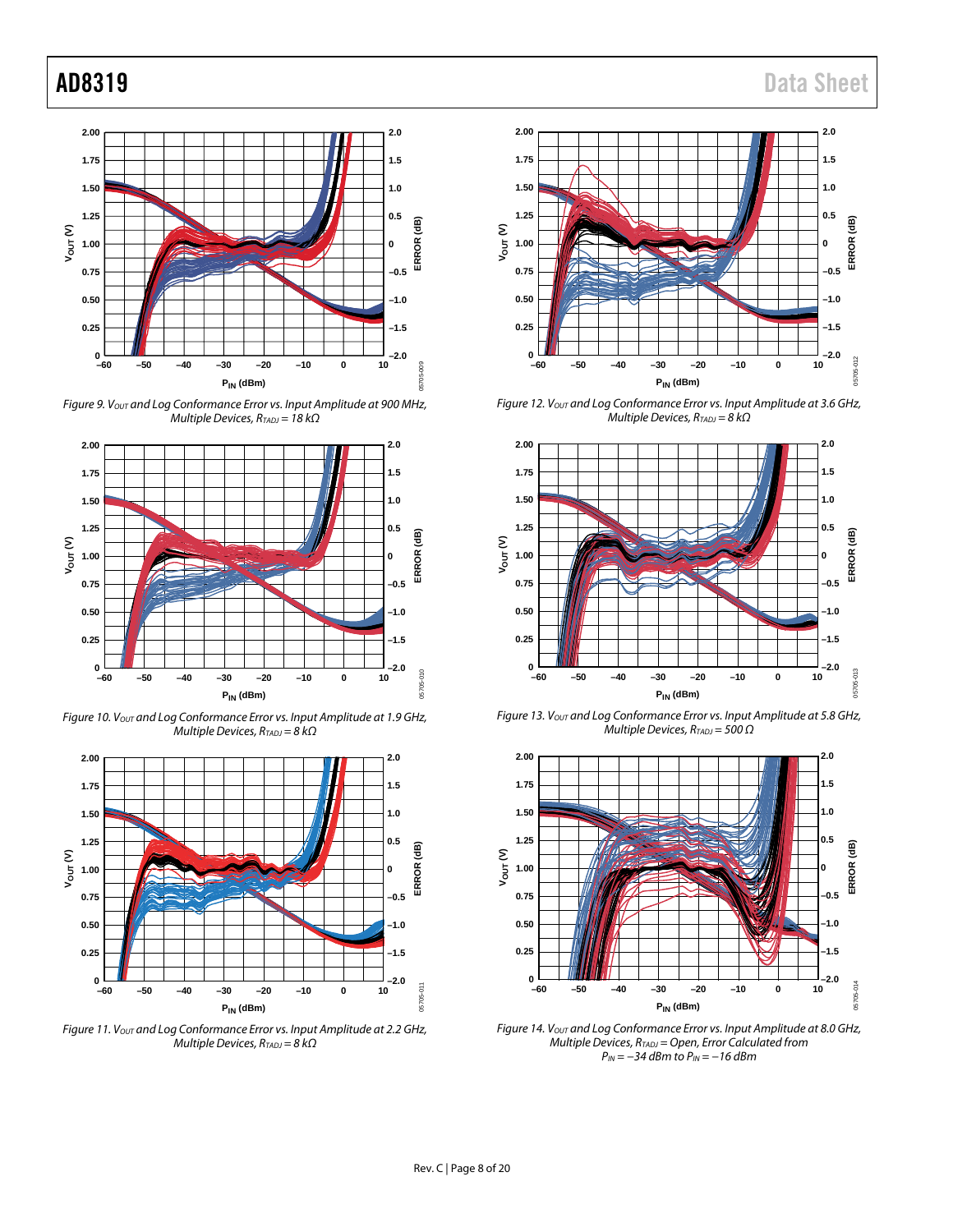## Data Sheet **AD8319**



*Figure 15. Input Impedance vs. Frequency; No Termination Resistor on INHI (Impedance De-Embedded to Input Pins), Z*<sub>0</sub> = 50 Ω



*Figure 16. Power On/Off Response Time; VP* = 3.0 V; *Input AC-Coupling Capacitors = 10 pF; C<sub>LPF</sub> = Open* 



*Figure 17. VOUT Pulse Response Time; Pulsed RF Input 0.1 GHz, −10 dBm; CLPF = Open; RLOAD = 150 Ω*



*Figure 18. Noise Spectral Density of Output vs. Frequency; CLPF = Open*



*Figure 19. Noise Spectral Density of Output Buffer vs. Frequency (from CLPF to VOUT); CLPF = 0.1 µF*



*Figure 20. VOUT Stability and Error vs. Supply Voltage at 1.9 GHz When VPOS Varies by 10%*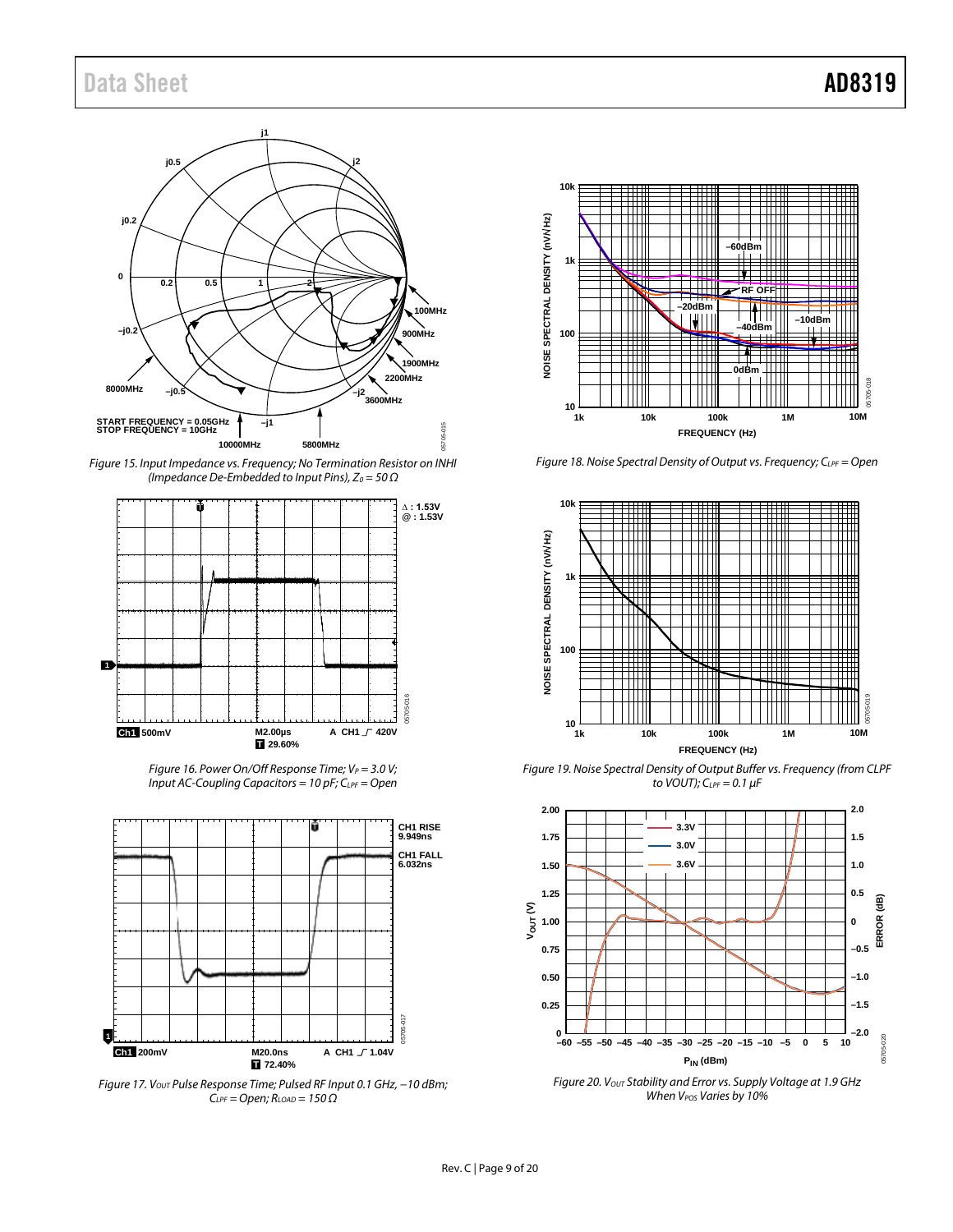## <span id="page-9-0"></span>THEORY OF OPERATION

The AD8319 is a five-stage demodulating logarithmic amplifier, specifically designed for use in RF measurement and power control applications at frequencies up to 10 GHz. A block diagram is shown i[n Figure 21.](#page-9-1) Sharing much of its design with th[e AD8318](http://www.analog.com/AD8318) logarithmic detector/controller, the AD8319 maintains tight intercept variability vs. temperature over a 40 dB range. Additional enhancements over the [AD8318,](http://www.analog.com/AD8318) such as reduced RF burst response time of 6 ns to 10 ns, 22 mA supply current, and board space requirements of only 2 mm  $\times$  3 mm add to the low cost and high performance benefits found in the AD8319.



<span id="page-9-1"></span>A fully differential design, using a proprietary, high speed SiGe process, extends high frequency performance. Input INHI receives the signal with a low frequency impedance of nominally 500 Ω in parallel with 0.7 pF. The maximum input with  $±1$  dB log conformance error is typically 0 dBm (re: 50  $\Omega$ ). The noise spectral density referred to the input is 1.15 nV/ $\sqrt{Hz}$ , which is equivalent to a voltage of 118 µV rms in a 10.5 GHz bandwidth or a noise power of –66 dBm (re: 50  $\Omega$ ). This noise spectral density sets the lower limit of the dynamic range. However, the low end accuracy of the AD8319 is enhanced by specially shaping the demodulating transfer characteristic to partially compensate for errors due to internal noise. The common pin, COMM, provides a quality low impedance connection to the PCB ground. The package paddle, which is internally connected to the COMM pin, should also be grounded to the PCB to reduce thermal impedance from the die to the PCB.

The logarithmic function is approximated in a piecewise fashion by five cascaded gain stages. (For a detailed explanation of the logarithm approximation, refer to th[e AD8307](http://www.analog.com/AD8307) data sheet.) The cells have a nominal voltage gain of 9 dB each and a 3 dB bandwidth of 10.5 GHz. Using precision biasing, the gain is stabilized over temperature and supply variations. The overall dc gain is high due to the cascaded nature of the gain stages. An offset compensation loop is included to correct for offsets within the cascaded cells. At the output of each of the gain stages, a square-law detector cell is used to rectify the signal.

The RF signal voltages are converted to a fluctuating differential current having an average value that increases with signal level. Along with the five gain stages and detector cells, an additional detector is included at the input of the AD8319, providing a 40 dB dynamic range in total. After the detector currents are summed and filtered, the following function is formed at the summing node:

$$
I_D \times log_{10}(V_{IN}/V_{INTERCEPT})
$$
 (1)

where:

*I*<sub>D</sub> is the internally set detector current.

*VIN* is the input signal voltage.

 $V_{\text{INTERCEPT}}$  is the intercept voltage (that is, when  $V_{\text{IN}} = V_{\text{INTERCEPT}}$ , the output voltage would be 0 V, if it were capable of going to 0 V).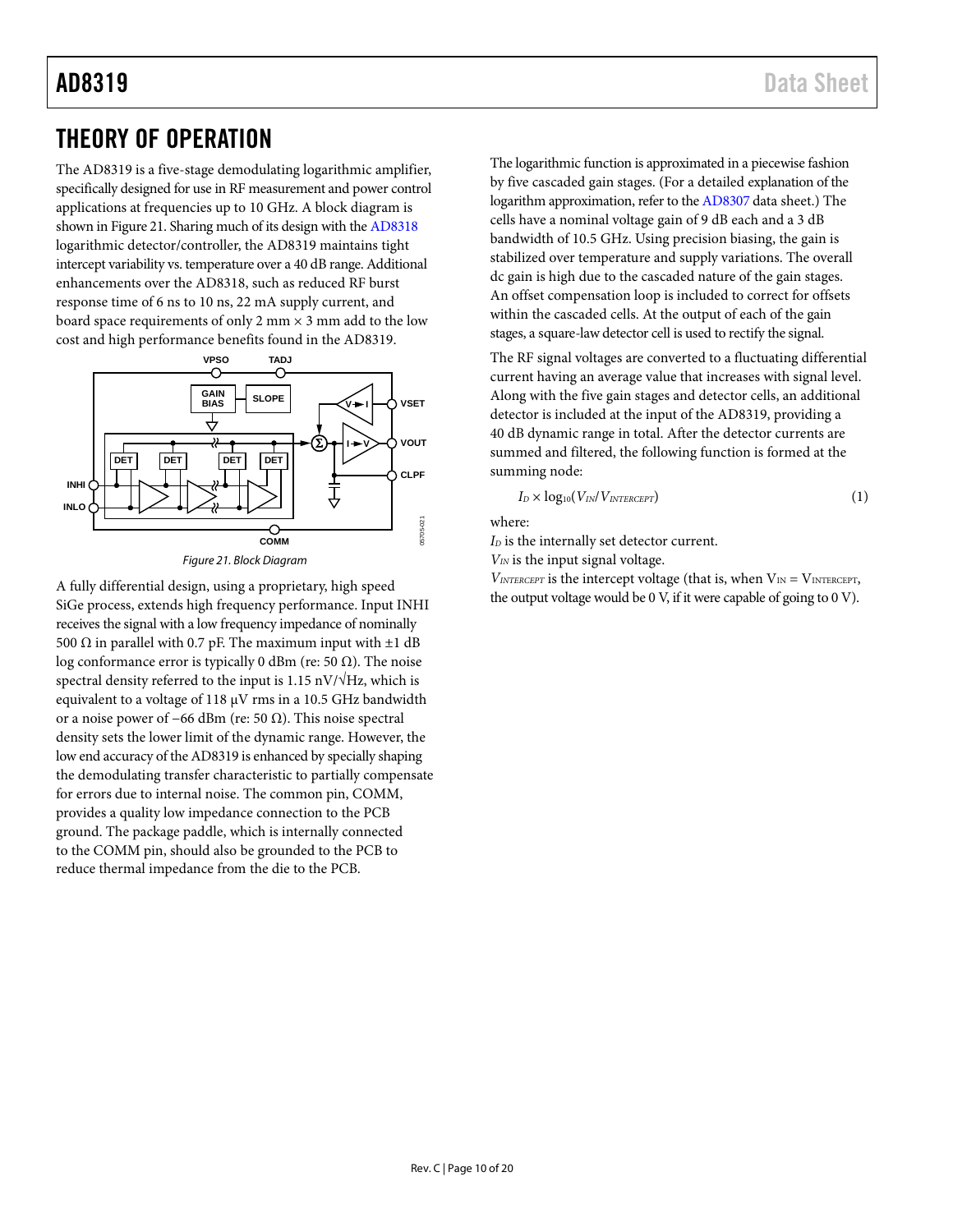## <span id="page-10-1"></span><span id="page-10-0"></span>USING THE AD8319 **BASIC CONNECTIONS**

The AD8319 is specified for operation up to 10 GHz, as a result, low impedance supply pins with adequate isolation between functions are essential. A power supply voltage of between 3.0 V and 5.5 V should be applied to VPOS. Power supply decoupling capacitors of 100 pF and 0.1 µF should be connected close to this power supply pin.



*Figure 22. Basic Connections*

<span id="page-10-5"></span>The paddle of the LFCSP is internally connected to COMM. For optimum thermal and electrical performance, the paddle should be soldered to a low impedance ground plane.

### <span id="page-10-2"></span>**INPUT SIGNAL COUPLING**

The RF input (INHI) is single-ended and must be ac-coupled. INLO (input common) should be ac-coupled to ground. Suggested coupling capacitors are 47 nF ceramic 0402-style capacitors for input frequencies of 1 MHz to 10 GHz. The coupling capacitors should be mounted close to the INHI and INLO pins. The coupling capacitor values can be increased to lower the high-pass cutoff frequency of the input stage. The high-pass corner is set by the input coupling capacitors and the internal 10 pF high-pass capacitor. The dc voltage on INHI and INLO is approximately one diode voltage drop below V<sub>POS</sub>.



Although the input can be reactively matched, in general, this is not necessary. An external 52.3  $Ω$  shunt resistor (connected on the signal side of the input coupling capacitors, as shown i[n Figure 22\)](#page-10-5)

combines with the relatively high input impedance to give an adequate broadband 50  $\Omega$  match.

The coupling time constant,  $50 \times C<sub>c</sub>/2$ , forms a high-pass corner with a 3 dB attenuation at  $f_{HP} = 1/(2\pi \times 50 \times C_C)$ , where C1 =  $C2 = C<sub>c</sub>$ . Using the typical value of 47 nF, this high-pass corner is  $~68$  kHz. In high frequency applications,  $f_{HP}$  should be as large as possible to minimize the coupling of unwanted low frequency signals. In low frequency applications, a simple RC network forming a low-pass filter should be added at the input for similar reasons. This should generally be placed at the generator side of the coupling capacitors, thereby lowering the required capacitance value for a given high-pass corner frequency.

### <span id="page-10-3"></span>**OUTPUT INTERFACE**

The VOUT pin is driven by a PNP output stage. An internal 10  $\Omega$ resistor is placed in series with the output and the VOUT pin. The rise time of the output is limited mainly by the slew on CLPF. The fall time is an RC-limited slew given by the load capacitance and the pull-down resistance at VOUT. There is an internal pull-down resistor of 1.6 kΩ. A resistive load at VOUT is placed in parallel with the internal pull-down resistor to provide additional discharge current.



*Figure 24. Output Interface*

To reduce the fall time, VOUT should be loaded with a resistive load of <1.6 kΩ. For example, with an external load of 150  $Ω$ , the AD8319 fall time is <7 ns.

### <span id="page-10-4"></span>**SETPOINT INTERFACE**

The VsET input drives the high impedance input (40 k $\Omega$ ) of an internal op amp. The VSET voltage appears across the internal 1.5 kΩ resistor to generate IsET. When a portion of  $V<sub>OUT</sub>$  is applied to VSET, the feedback loop forces

$$
-I_D \times \log_{10}(V_{IN}/V_{INTERCEPT}) = I_{SET}
$$
 (2)

If  $V_{SET} = V_{OUT}/2x$ ,  $I_{SET} = V_{OUT}/(2x \times 1.5 \text{ k}\Omega)$ .

The result is

$$
V_{OUT} = (-I_D \times 1.5 \text{ k}\Omega \times 2\text{x}) \times \log_{10}(V_{IN}/V_{INTERCEPT})
$$



*Figure 25. VSET Interface*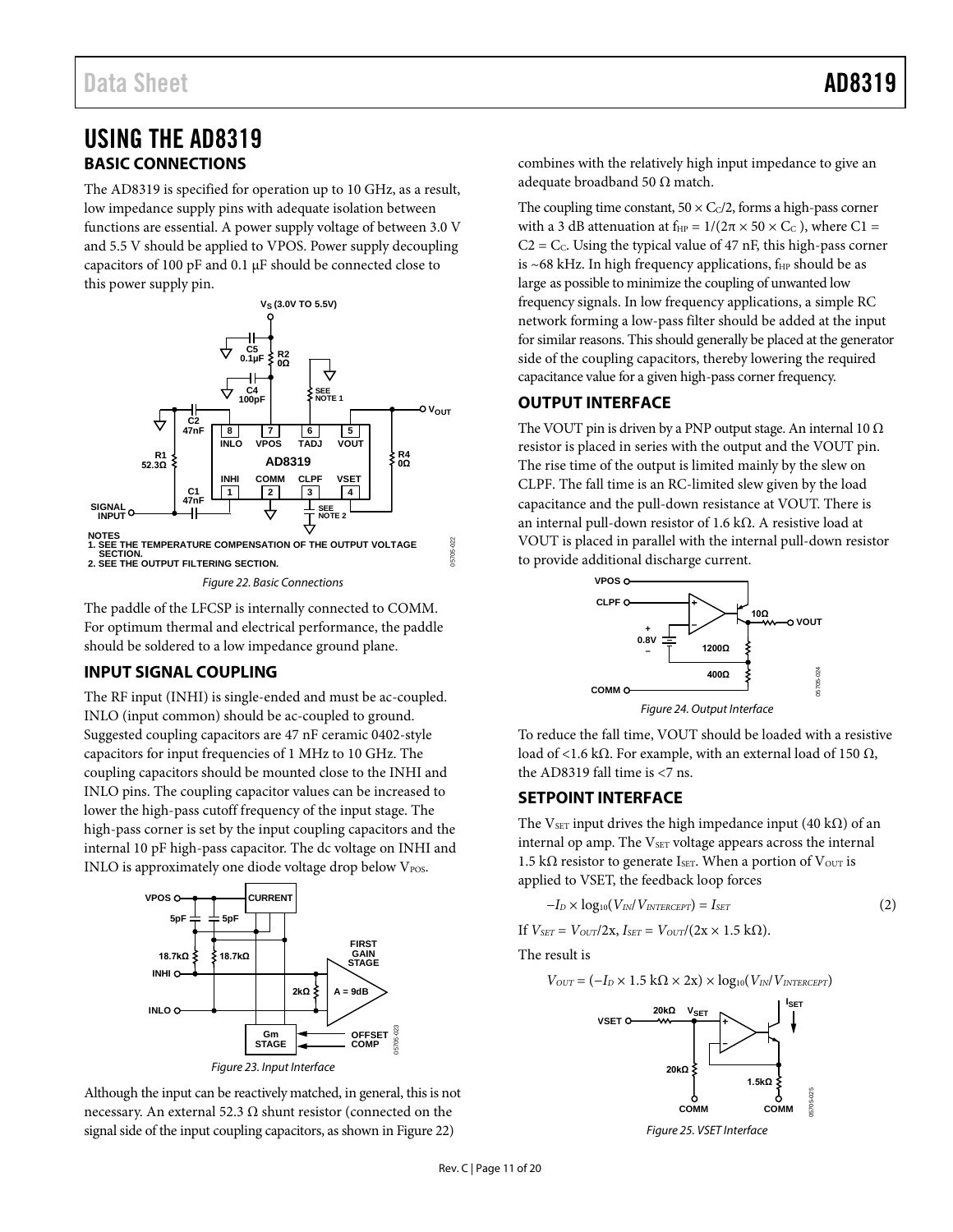The slope is given by  $-I_D \times 2x \times 1.5$  k $\Omega = -22$  mV/dB  $\times$  x. For example, if a resistor divider to ground is used to generate a VSET voltage of  $V<sub>OUT</sub>/2$ , x = 2. The slope is set to −880 mV/decade or −44 mV/dB.

### <span id="page-11-0"></span>**TEMPERATURE COMPENSATION OF OUTPUT VOLTAGE**

The primary component of the variation in  $V<sub>OUT</sub>$  vs. temperature, as the input signal amplitude is held constant is the drift of the intercept. This drift is also a weak function of the input signal frequency; therefore, provision is made for optimization of internal temperature compensation at a given frequency by providing the TADJ pin.



*Figure 26. TADJ Interface*

R<sub>TADJ</sub> is connected between this pin and ground. The value of this resistor partially determines the magnitude of an analog correction coefficient, which is used to reduce intercept drift.

The relationship between output temperature drift and frequency is not linear and cannot be easily modeled. As a result, experimentation is required to choose the correct TADJ resistor[. Table 4](#page-11-2) shows the recommended values for some commonly used frequencies.

<span id="page-11-2"></span>

| Table 4. Recommended R <sub>TADJ</sub> Resistor Values |
|--------------------------------------------------------|
|                                                        |

| <b>Frequency</b> | <b>Recommended RTADJ</b> |
|------------------|--------------------------|
| 50 MHz           | 18 k $\Omega$            |
| 100 MHz          | 18 k $\Omega$            |
| 900 MHz          | 18 k $\Omega$            |
| $1.8$ GHz        | 8 k $\Omega$             |
| $1.9$ GHz        | 8 k $\Omega$             |
| $2.2$ GHz        | 8 k $\Omega$             |
| 3.6 GHz          | 8 k $\Omega$             |
| 5.3 GHZ          | 500 $\Omega$             |
| 5.8 GHz          | 500 $\Omega$             |
| 8 GHz            | Open                     |

### <span id="page-11-1"></span>**MEASUREMENT MODE**

When the  $V<sub>OUT</sub>$  voltage or a portion of the  $V<sub>OUT</sub>$  voltage is fed back to the VSET pin, the device operates in measurement mode. As seen in [Figure 27,](#page-11-3) the AD8319 has an offset voltage, a negative slope, and a V<sub>OUT</sub> measurement intercept at the high end of its input signal range.



*Figure 27. Typical Output Voltage vs. Input Signal*

<span id="page-11-3"></span>The output voltage vs. input signal voltage of the AD8319 is linear-in-dB over a multidecade range. The equation for this function is

$$
V_{OUT} = X \times V_{SLOPE/DEC} \times \log_{10}(V_{IN}/V_{INTERCEPT}) = X \times V_{SLOPE/dB} \times 20 \times \log_{10}(V_{IN}/V_{INTERCEPT})
$$
\n(3)

where:

*X* is the feedback factor in  $V_{\text{SET}} = V_{\text{OUT}}/X$ .

*VSLOPE/DEC* is nominally −440 mV/decade or −22 mV/dB. *VINTERCEPT* is the x-axis intercept of the linear-in-dB portion of the  $V_{\text{OUT}}$  vs.  $P_{\text{IN}}$  curve (see [Figure 27\)](#page-11-3).

VINTERCEPT is 15 dBm (2 dBV) for a sinusoidal input signal.

An offset voltage, VOFFSET, of 0.35 V is internally added to the detector signal, so that the minimum value for  $V_{\text{OUT}}$  is  $X \times V_{\text{OFFSET}}$ , so for  $X = 1$ , minimum  $V_{\text{OUT}}$  is 0.35 V.

The slope is very stable vs. process and temperature variation. When base-10 logarithms are used, VSLOPE/DEC represents the volts/decade. A decade corresponds to 20 dB;  $V_{SLOPE/DEC}/20 =$ VSLOPE/dB represents the slope in volts/dB.

As noted in the Equation 1 and Equation 2, the  $V<sub>OUT</sub>$  voltage has a negative slope. This is also the correct slope polarity to control the gain of many power amplifiers in a negative feedback configuration. Because both the slope and intercept vary slightly with frequency, it is recommended to refer to the [Specifications](#page-2-0) section for application-specific values for the slope and intercept.

Although demodulating log amps respond to input signal voltage, not input signal power, it is customary to discuss the amplitude of high frequency signals in terms of power. In this case, the characteristic impedance of the system, Z<sub>0</sub>, must be known to convert voltages to their corresponding power levels. Equation 4 to Equation 6 are used to perform this conversion.

$$
P(dBm) = 10 \times log_{10}(V_{rms}^{2}/(Z_0 \times 1 \text{ mW}))
$$
 (4)

$$
P(\text{dBV}) = 20 \times \log_{10}(V_{rms}/1 \ V_{rms}) \tag{5}
$$

 $P(dBm) = P(dBV) - 10 \times log_{10}(Z_0 \times 1 \text{ mW}/1 \text{ V}_{rms}^2)$ ) (6)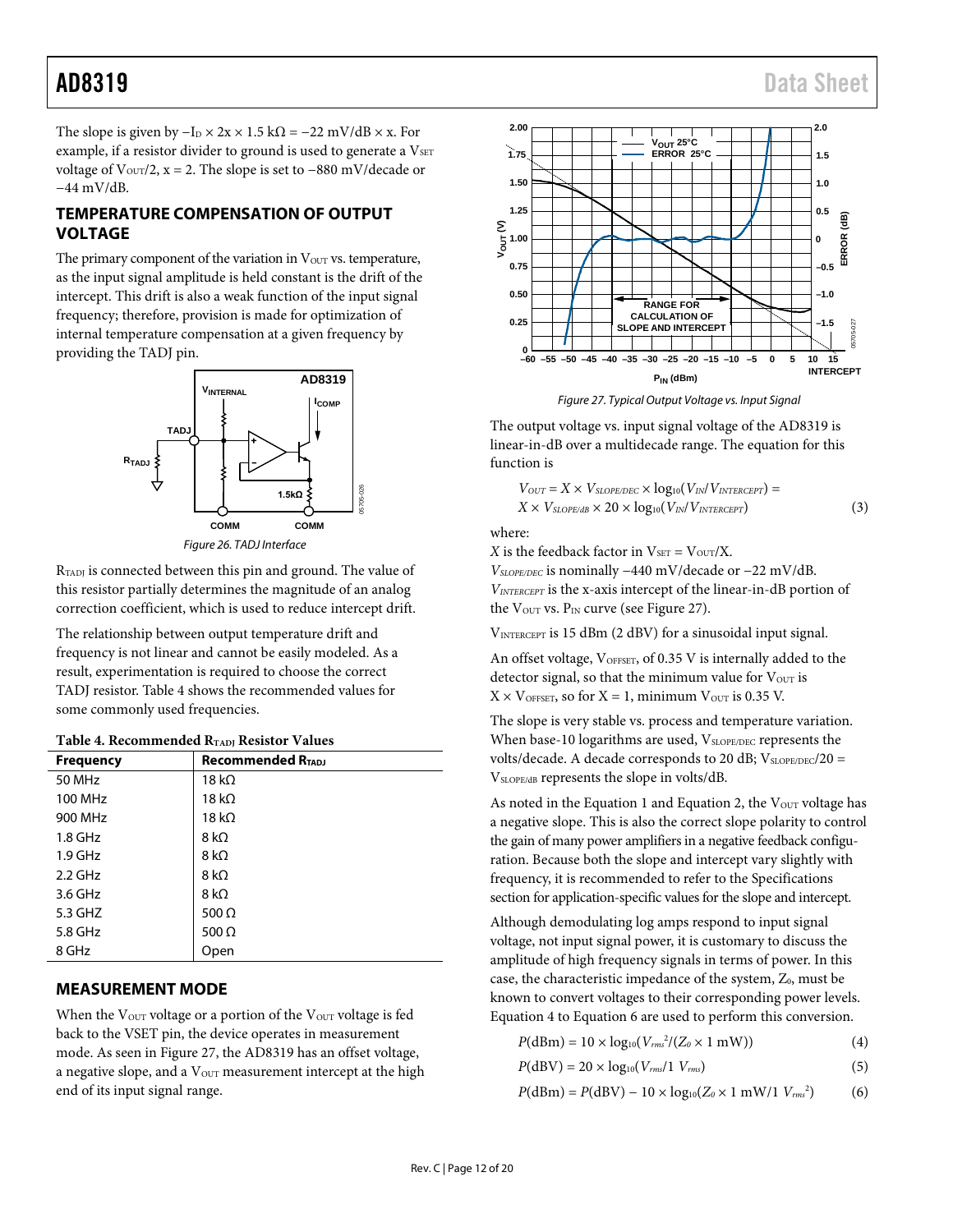## Data Sheet **AD8319**

For example, PINTERCEPT for a sinusoidal input signal expressed in terms of dBm (decibels referred to 1 mW), in a 50  $\Omega$  system is

$$
P_{INTERCEPT}(dBm) =
$$
  
\n
$$
P_{INTERCEPT}(dBV) - 10 \times log_{10}(Z_0 \times 1 \text{ mW}/1 \text{ V}_{rms}^2) =
$$
  
\n
$$
2 dBV - 10 \times log_{10}(50 \times 10^{-3}) = 15 dBm
$$
 (7)

For a square wave input signal in a 200  $\Omega$  system

 $P_{\text{INTERCEPT}} = -1 \text{ dBV} - 10 \times \log_{10}[(200 \ \Omega \times 1 \text{ mW}/1 \text{V}_{\text{rms}}^2)] =$ 6 dBm

Further information on the intercept variation dependence upon waveform can be found in th[e AD8313](http://www.analog.com/AD8313) an[d AD8307](http://www.analog.com/AD8307) data sheets.

#### <span id="page-12-0"></span>**SETTING THE OUTPUT SLOPE IN MEASUREMENT MODE**

To operate in measurement mode, VOUT must be connected to VSET. Connecting VOUT directly to VSET yields the nominal logarithmic slope of −22 mV/dB. The output swing corresponding to the specified input range is then 0.35 V to 1.5 V. The slope and output swing can be increased by placing a resistor divider between VOUT and VSET (that is, one resistor from VOUT to VSET and one resistor from VSET to ground). The input impedance of VSET is 40 kΩ. Slope setting resistors should be kept below 20 k $\Omega$  to prevent this input impedance from affecting the resulting slope. If two equal resistors are used (for example, 10 kΩ/10 kΩ), the slope doubles to  $-44$  mV/dB.



*Figure 28. Increasing the Slope*

#### <span id="page-12-1"></span>**CONTROLLER MODE**

The AD8319 provides a controller mode feature at the VOUT pin. Using V<sub>SET</sub> for the setpoint voltage, it is possible for the AD8319 to control subsystems, such as power amplifiers (PAs), variable gain amplifiers (VGAs), or variable voltage attenuators (VVAs) that have output power that increases monotonically with respect to their gain control signal.

To operate in controller mode, the link between VSET and VOUT is broken. A setpoint voltage is applied to the VSET input; VOUT is connected to the gain control terminal of the VGA and the RF input of the detector is connected to the output of the VGA (usually using a directional coupler and some additional attenuation). Based on the defined relationship between V<sub>OUT</sub> and the RF input signal when the device is in measurement mode, the AD8319 adjusts the voltage on VOUT (VOUT is now an error amplifier output) until the level at the RF input corresponds to the applied  $V<sub>SET</sub>$ . When the AD8319 operates in controller mode, there is no defined relationship between the V<sub>SET</sub> and V<sub>OUT</sub> voltages; V<sub>OUT</sub> settles to a value that results in the correct input signal level appearing at INHI/INLO.

For this output power control loop to be stable, a groundreferenced capacitor must be connected to the CLPF pin. This capacitor, CFLT, integrates the error signal (in the form of a current) to set the loop bandwidth and ensure loop stability. Further details on control loop dynamics can be found in the [AD8315](http://www.analog.com/AD8315) data sheet.





<span id="page-12-2"></span>Decreasing V<sub>SET</sub>, which corresponds to demanding a higher signal from the VGA, increases  $V<sub>OUT</sub>$ . The gain control voltage of the VGA must have a positive sense. A positive control voltage to the VGA increases the gain of the device.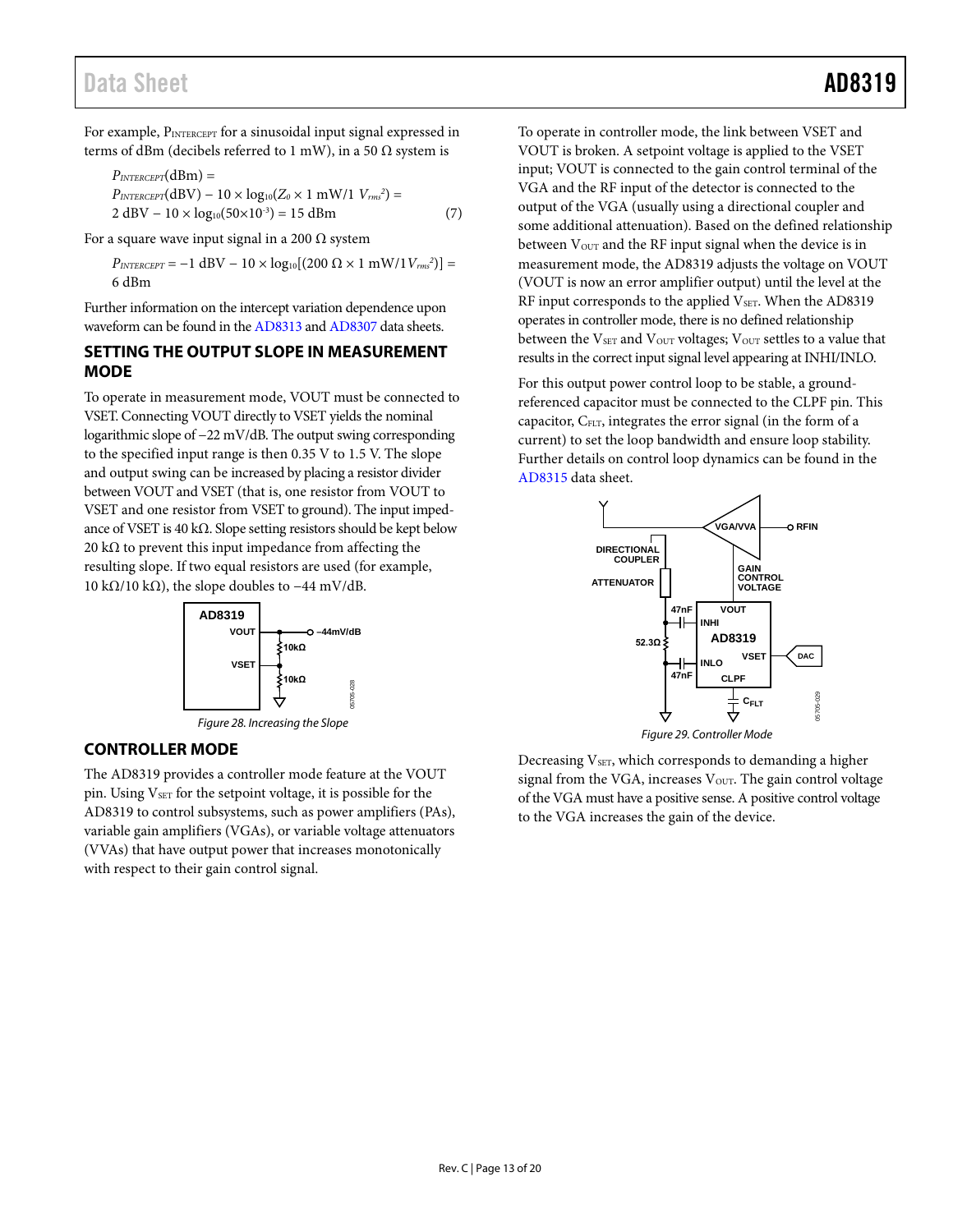

Figure 30. AD8319 Operating in Controller Mode to Provide Automatic Gain Control Functionality in Combination with the ADL5330

<span id="page-13-0"></span>The basic connections for operating the AD8319 in an automatic gain control (AGC) loop with th[e ADL5330 a](http://www.analog.com/ADL5330)re shown in [Figure 30.](#page-13-0) The [ADL5330 i](http://www.analog.com/ADL5330)s a 10 MHz to 3 GHz VGA. It offers a large gain control range of 60 dB with ±0.5 dB gain stability. This configuration is similar t[o Figure 29.](#page-12-2)

The gain of th[e ADL5330](http://www.analog.com/ADL5330) is controlled by the output pin of the AD8319. This voltage,  $V_{\text{OUT}}$ , has a range of 0 V to near  $V_{\text{POS}}$ . To avoid overdrive recovery issues, the AD8319 output voltage can be scaled down using a resistive divider to interface with the 0 V to 1.4 V gain control range of the [ADL5330.](http://www.analog.com/ADL5330)

A coupler/attenuation of 21 dB is used to match the desired maximum output power from the VGA to the top end of the linear operating range of the AD8319 (approximately −5 dBm at 900 MHz).

[Figure 31 s](#page-13-1)hows the transfer function of the output power vs. the  $V<sub>SET</sub>$  voltage over temperature for a 900 MHz sine wave with an input power of −1.5 dBm. Note that the power control of the AD8319 has a negative sense. Decreasing V<sub>SET</sub>, which corresponds to demanding a higher signal from th[e ADL5330,](http://www.analog.com/ADL5330) increases gain.

The AGC loop is capable of controlling signals of ~40 dB. This range limitation is due to the dynamic range of the AD8319. Using a wider dynamic range detector, such as th[e AD8317,](http://www.analog.com/AD8317) [AD8318,](http://www.analog.com/AD8318) o[r AD8362,](http://www.analog.com/AD8362) allows for the full 60 dB range of the [ADL5330 t](http://www.analog.com/ADL5330)o be used. The performance over temperature is most accurate over the highest power range, where it is generally most critical. Across the top 40 dB range of output power, the linear conformance error is well within ±0.5 dB over temperature.



<span id="page-13-1"></span>Figure 31. ADL5330 Output Power vs. AD8319 Setpoint Voltage, P<sub>N</sub> = −1.5 dBm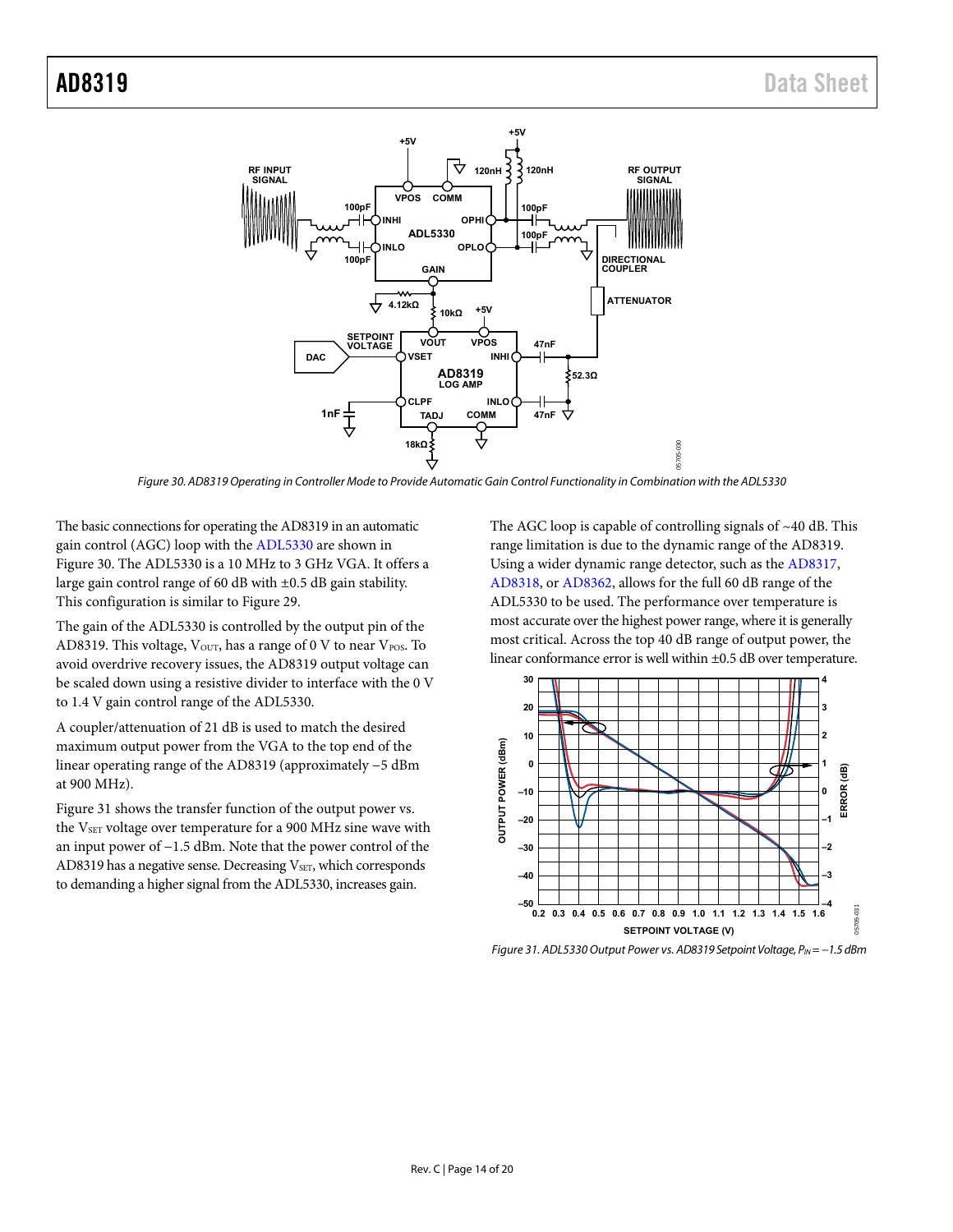## Data Sheet **AD8319**

For the AGC loop to remain in equilibrium, the AD8319 must track the envelope of the output signal of the [ADL5330](http://www.analog.com/ADL5330) and provide the necessary voltage levels to the gain control input of the [ADL5330.](http://www.analog.com/ADL5330) [Figure 32](#page-14-1) shows an oscilloscope screenshot of the AGC loop depicted i[n Figure 30.](#page-13-0) A 100 MHz sine wave with 50% AM modulation is applied to the [ADL5330.](http://www.analog.com/ADL5330) The output signal from the VGA is a constant envelope sine wave with amplitude corresponding to a setpoint voltage at the AD8319 of 1.3 V. The gain control response of the AD8319 to the changing input envelope is also shown.



<span id="page-14-1"></span>*Figure 32. Oscilloscope Screenshot Showing an AM Modulated Input Signal and the Response from the AD8319*

[Figure 33](#page-14-2) shows the response of the AGC RF output to a pulse on VSET. As  $V_{\text{SET}}$  decreases from 1.5 V to 0.4 V, the AGC loop responds with an RF burst. In this configuration, the input signal to the [ADL5330](http://www.analog.com/ADL5330) is a 1 GHz sine wave at a power level of −15 dBm.



*Response Time of the AGC Loop*

<span id="page-14-2"></span>Response time and the amount of signal integration are controlled by C<sub>FLT</sub>. This functionality is analogous to the feedback capacitor around an integrating amplifier. While it is possible to use large capacitors for C<sub>FLT</sub>, in most applications, values under 1 nF provide sufficient filtering.

Calibration in controller mode is similar to the method used in measurement mode. A simple two-point calibration can be done by applying two known V<sub>SET</sub> voltages or DAC codes and measuring the output power from the VGA. Slope and intercept can then be calculated by:

$$
Slope = (V_{SET1} - V_{SET2})/(P_{OUT1} - P_{OUT2})
$$
\n(8)

$$
Intercept = P_{OUTI} - V_{SETI}/Slope
$$
\n(9)

$$
V_{SETx} = Slope \times (P_{OUTx} - Intercept)
$$
 (10)

More information on the use of the [ADL5330](http://www.analog.com/ADL5330) in AGC applications can be found in th[e ADL5330](http://www.analog.com/ADL5330) data sheet.

#### <span id="page-14-0"></span>**OUTPUT FILTERING**

For applications in which maximum video bandwidth and, consequently, fast rise time are desired, it is essential that the CLPF pin be left unconnected and free of any stray capacitance.

The nominal output video bandwidth of 50 MHz can be reduced by connecting a ground-referenced capacitor  $(C_{FLT})$  to the CLPF pin, as shown i[n Figure 34.](#page-14-3) This is generally done to reduce output ripple (at twice the input frequency for a symmetric input waveform such as sinusoidal signals).



*Figure 34. Lowering the Postdemodulation Bandwidth*

<span id="page-14-3"></span>C<sub>FLT</sub> is selected by

$$
C_{FLT} = \frac{1}{(2\pi \times 1.5 \text{ k}\Omega \times \text{Video Bandwidth})} - 3.5 \text{ pF}
$$
 (11)

The video bandwidth should typically be set to a frequency equal to approximately one-tenth the minimum input frequency. This ensures that the output ripple of the demodulated log output, which is at twice the input frequency, is well filtered.

In many log amp applications, it may be necessary to lower the corner frequency of the postdemodulation filtering to achieve low output ripple while maintaining a rapid response time to changes in signal level. An example of a four-pole active filter is shown in th[e AD8307](http://www.analog.com/AD8307) data sheet.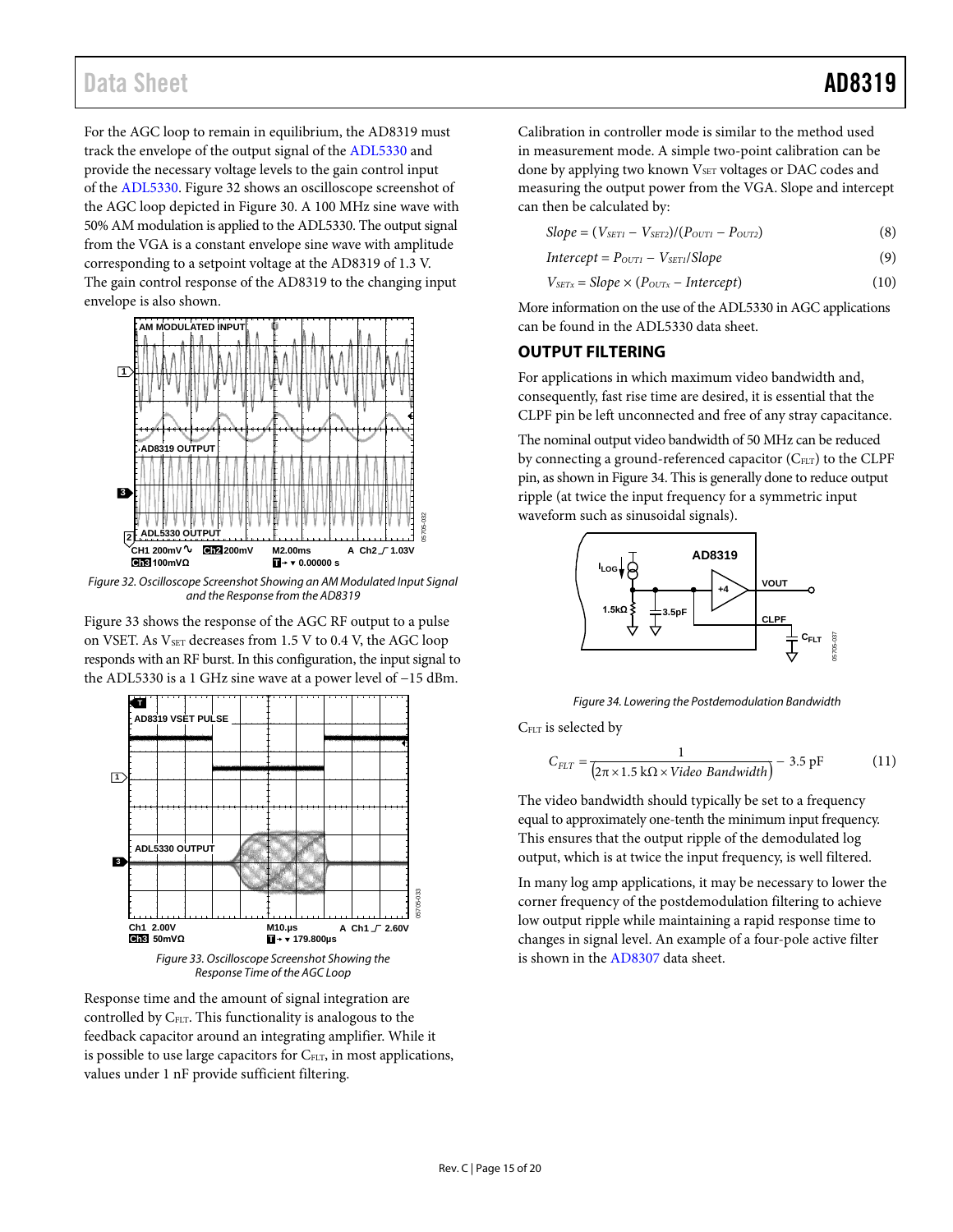### <span id="page-15-0"></span>**OPERATION BEYOND 8 GHz**

The AD8319 is specified for operation up to 8 GHz, but it provides useful measurement accuracy over a reduced dynamic range of up to 10 GHz[. Figure 35](#page-15-1) shows the performance of the AD8319 over temperature at 10 GHz when the device is configured as shown in [Figure 22.](#page-10-5) Dynamic range is reduced at this frequency, but the AD8319 does provide 30 dB of measurement range within ±3 dB of linearity error.



<span id="page-15-1"></span>Figure 35. V<sub>OUT</sub> and Log Conformance Error vs. Input Amplitude at 10 GHz, *Multiple Devices, RTADJ = Open, CLPF = 1000 pF*

Implementing an impedance match for frequencies beyond 8 GHz can improve the sensitivity of the AD8319 and measurement range.

Operation beyond 10 GHz is possible, but part-to-part variation, most notably in the intercept, becomes significant.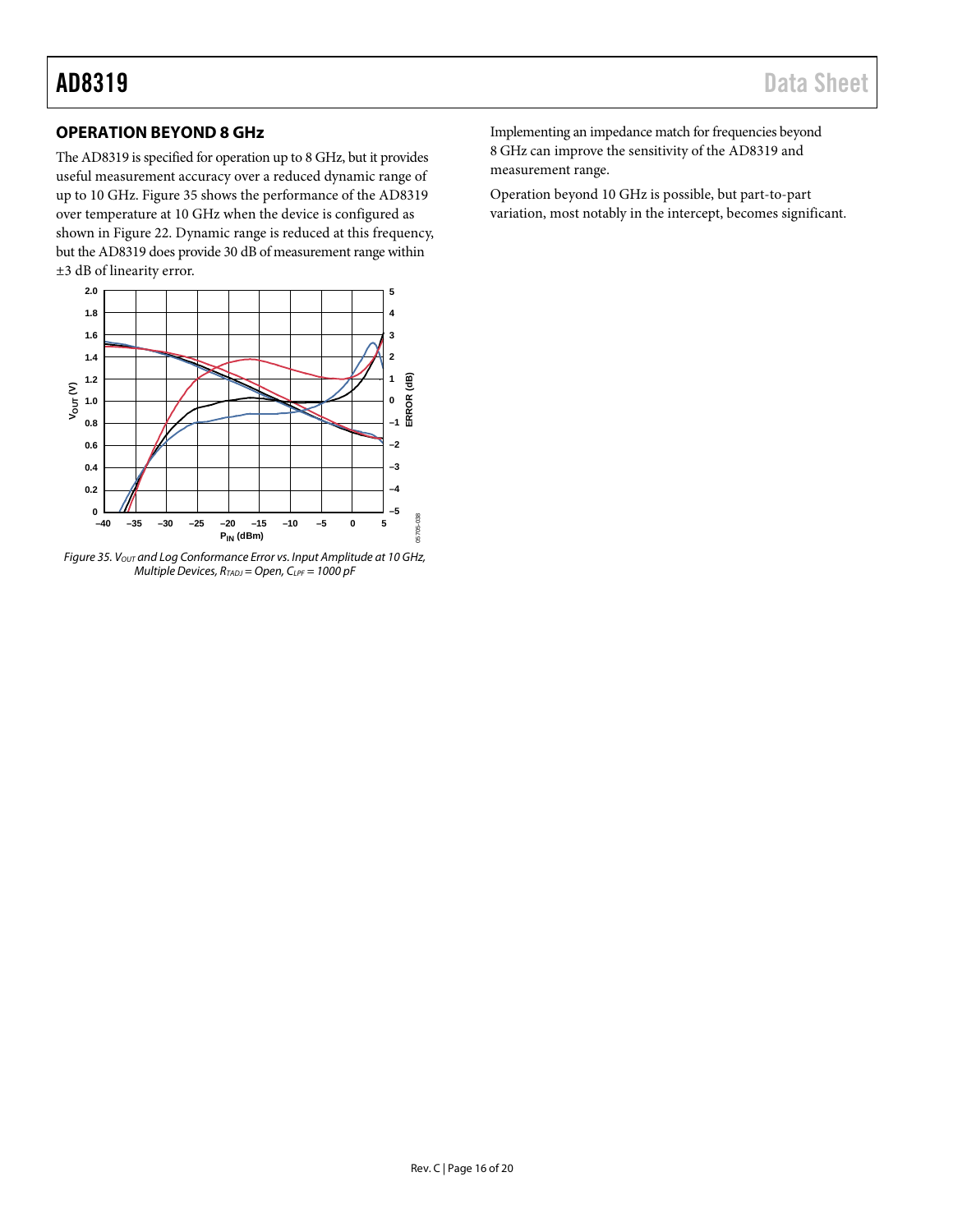## <span id="page-16-0"></span>EVALUATION BOARD



*Figure 36. Evaluation Board Schematic (Rev. A)*

#### **Table 5. Evaluation Board (Rev. A) Configuration Options**

| Component                                                                     | <b>Function</b>                                                                                                                                                                                                                                                                                                                                                                                                                                                                                                                                                                                                                                                                                                                                                                                                               | <b>Default Conditions</b>                                                                                                                         |
|-------------------------------------------------------------------------------|-------------------------------------------------------------------------------------------------------------------------------------------------------------------------------------------------------------------------------------------------------------------------------------------------------------------------------------------------------------------------------------------------------------------------------------------------------------------------------------------------------------------------------------------------------------------------------------------------------------------------------------------------------------------------------------------------------------------------------------------------------------------------------------------------------------------------------|---------------------------------------------------------------------------------------------------------------------------------------------------|
| VPOS, GND                                                                     | Supply and Ground Connections.                                                                                                                                                                                                                                                                                                                                                                                                                                                                                                                                                                                                                                                                                                                                                                                                | Not applicable                                                                                                                                    |
| R <sub>1</sub> , C <sub>1</sub> , C <sub>2</sub>                              | Input Interface.<br>The 52.3 $\Omega$ resistor in Position R1 combines with the internal input impedance of the AD8319 to<br>give a broadband input impedance of approximately 50 $\Omega$ . Capacitor C1 and Capacitor C2 are dc<br>blocking capacitors. A reactive impedance match can be implemented by replacing R1 with an<br>inductor and C1 and C2 with appropriately valued capacitors.                                                                                                                                                                                                                                                                                                                                                                                                                               | $R1 = 52.3 \Omega$ (Size 0402)<br>$C1 = 47$ nF (Size 0402)<br>$C2 = 47$ nF (Size 0402)                                                            |
| R5, R7                                                                        | Temperature Compensation Interface.<br>The internal temperature compensation network is optimized for input signals up to 3.6 GHz when<br>$R$ 7 is 10 k $\Omega$ . This circuit can be adjusted to optimize performance for other input frequencies<br>by changing the value of the resistor in Position R7. See Table 4 for specific $R_{TADJ}$ resistor values.                                                                                                                                                                                                                                                                                                                                                                                                                                                             | $R5 = 200 \Omega$ (Size 0402)<br>$R7 =$ open (Size 0402)                                                                                          |
| R <sub>2</sub> , R <sub>3</sub> , R <sub>4</sub> ,<br>R <sub>6</sub> , RL, CL | Output Interface-Measurement Mode.<br>In measurement mode, a portion of the output voltage is fed back to the VSET pin via R2. The<br>magnitude of the slope of the VOUT output voltage response can be increased by reducing the<br>portion of $V_{\text{OUT}}$ that is fed back to VSET. R6 can be used as a back-terminating resistor or as part<br>of a single-pole, low-pass filter.                                                                                                                                                                                                                                                                                                                                                                                                                                     | $R2 = 0 \Omega$ (Size 0402)<br>$R3 =$ open (Size 0402)<br>$R4 =$ open (Size 0402)<br>$R6 = 1 k\Omega$ (Size 0402)<br>$RL = CL = open (Size 0402)$ |
| R <sub>2</sub> , R <sub>3</sub>                                               | Output Interface-Controller Mode.<br>In this mode, R2 must be open. In controller mode, the AD8319 can control the gain of an<br>external component. A setpoint voltage is applied to the VSET pin, the value of which corresponds<br>to the desired RF input signal level applied to the AD8319 RF input. A sample of the RF output<br>signal from this variable-gain component is selected, typically via a directional coupler, and<br>applied to AD8319 RF input. The voltage at the VOUT pin is applied to the gain control of the<br>variable gain element. A control voltage is applied to the VSET pin. The magnitude of the<br>control voltage can optionally be attenuated via the voltage divider comprising R2 and R3, or a<br>capacitor can be installed in Position R3 to form a low-pass filter along with R2. | $R2 =$ open (Size 0402)<br>$R3 =$ open (Size 0402)                                                                                                |
| C4, C5                                                                        | Power Supply Decoupling.<br>The nominal supply decoupling consists of a 100 pF filter capacitor placed physically close to<br>the AD8319 and a 0.1 µF capacitor placed physically close to the power supply input pin.                                                                                                                                                                                                                                                                                                                                                                                                                                                                                                                                                                                                        | $C4 = 0.1 \mu F$ (Size 0603)<br>$C5 = 100$ pF (Size 0402)                                                                                         |
| C <sub>3</sub>                                                                | Filter Capacitor.<br>The low-pass corner frequency of the circuit that drives the VOUT pin can be lowered by placing a<br>capacitor between CLPF and ground. Increasing this capacitor increases the overall rise/fall<br>time of the AD8319 for pulsed input signals. See the Output Filtering section for more details.                                                                                                                                                                                                                                                                                                                                                                                                                                                                                                     | $C3 = 8.2$ pF (Size 0402)                                                                                                                         |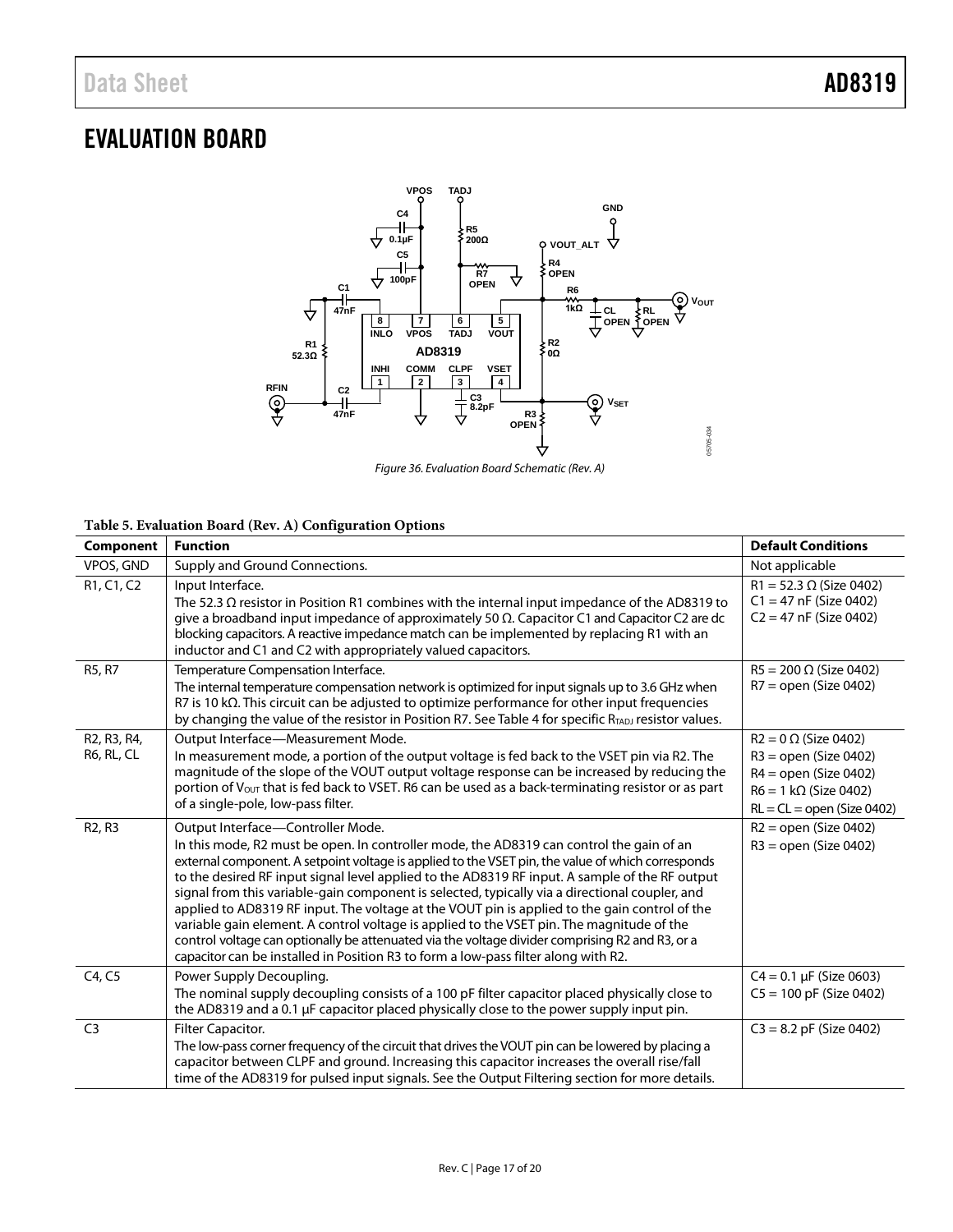05705-036

05705-036



*Figure 37. Component Side Layout*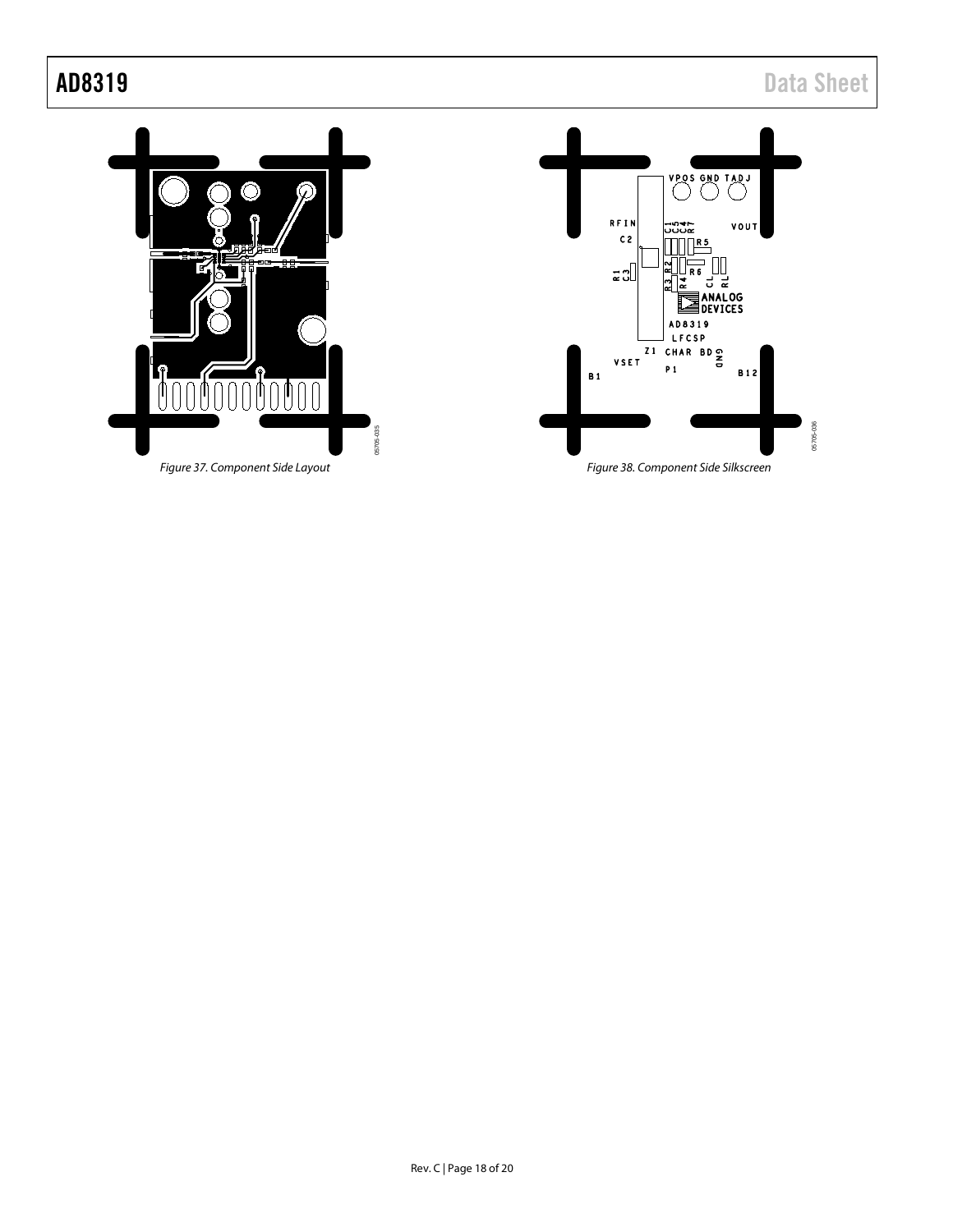## <span id="page-18-0"></span>OUTLINE DIMENSIONS



#### <span id="page-18-1"></span>**ORDERING GUIDE**

| Model <sup>1</sup> | <b>Temperature Range</b>           | <b>Package Description</b>   | Package Option | <b>Branding</b> |
|--------------------|------------------------------------|------------------------------|----------------|-----------------|
| AD8319ACPZ-R7      | –40°C to +85°C                     | 8-Lead LFCSP VD              | $CP-8-1$       | Q <sub>2</sub>  |
| AD8319ACPZ-R2      | $-40^{\circ}$ C to $+85^{\circ}$ C | 8-Lead LFCSP VD              | $CP-8-1$       | Q <sub>2</sub>  |
| AD8319ACPZ-WP      | $-40^{\circ}$ C to $+85^{\circ}$ C | 8-Lead LFCSP VD, Waffle Pack | $CP-8-1$       | Q <sub>2</sub>  |
| AD8319-EVALZ       |                                    | <b>Evaluation Board</b>      |                |                 |

 $1 Z =$  RoHS Compliant Part.